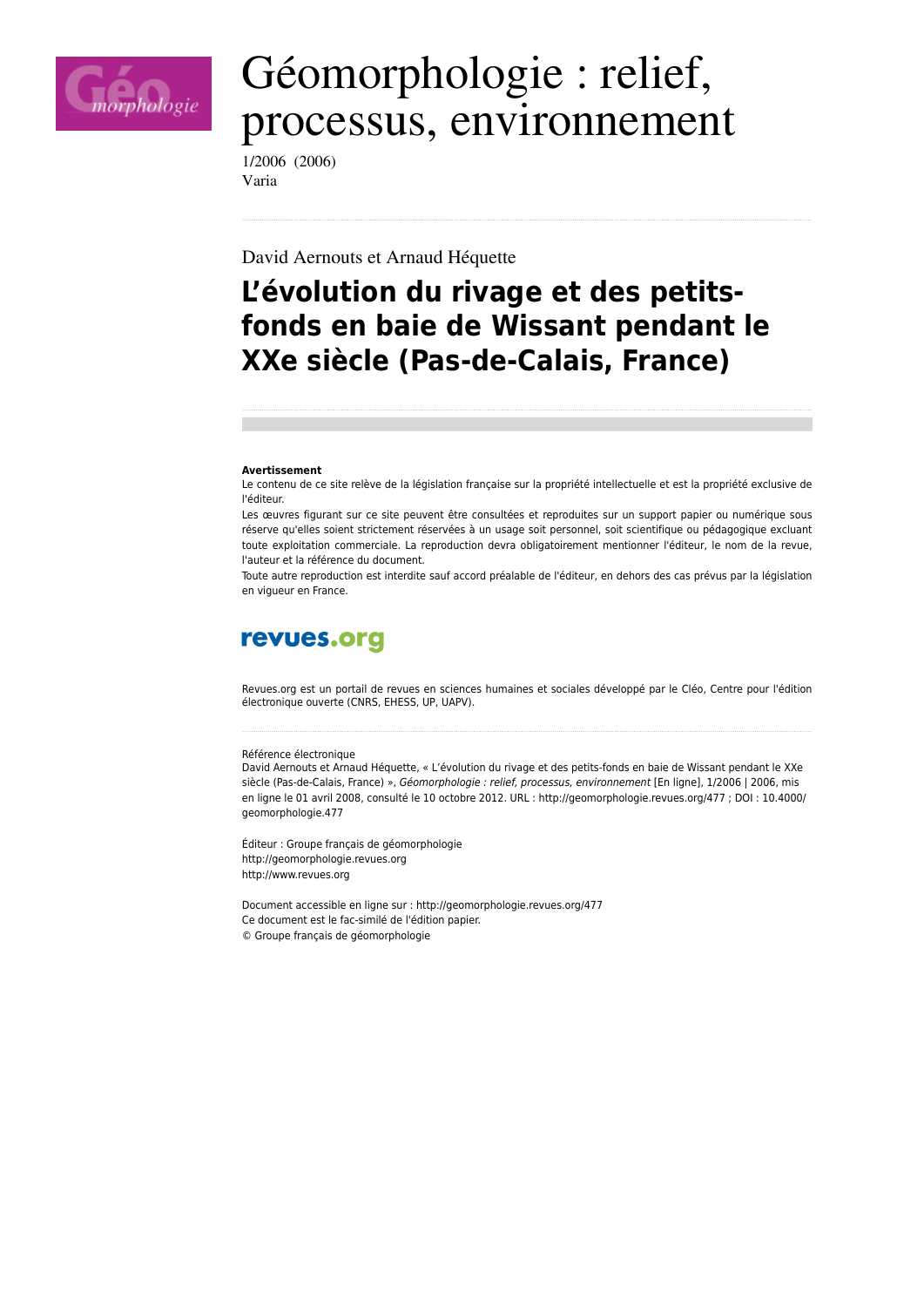## L'évolution du rivage et des petits-fonds en baie de Wissant pendant le XXe siècle (Pas-de-Calais, France) Coastline and shoreface evolution in the Bay of Wissant (Pas-de-Calais, France)

David Aernouts\* et Arnaud Héquette\*

#### **Résumé**

Le littoral de la Baie de Wissant consiste essentiellement en de larges estrans sableux bordés par des massifs dunaires dont la plupart sont fortement attaqués par la mer. L'analyse de l'évolution du trait de côte entre 1949 et 2000, à l'aide de photographies aériennes verticales, a montré qu'une grande partie de la côte de la baie de Wissant a connu une forte érosion pendant la deuxième partie du XX<sup>e</sup> siècle, particulièrement dans sa partie centrale où les rythmes de recul ont été de l'ordre de 4 à 5 m/an. Nos résultats montrent également que l'érosion du littoral s'est presque entièrement généralisée à l'ensemble de la baie de Wissant depuis le milieu des années 1970. La seule exception concerne le secteur oriental de la baie, à l'est du village de Wissant, où le rivage a au contraire progressé vers le large. La comparaison de levés bathymétriques datant de 1911, 1977 et 2002 a permis de montrer qu'il existe une nette correspondance entre les zones de forte érosion dans les petits fonds et les secteurs d'important recul de la côte, ce qui suggère que l'évolution de la ligne de rivage est fortement liée aux variations morphologiques de l'avant-côte. Dans l'ensemble, le bilan sédimentaire de la baie est fortement négatif depuis le début du XX<sup>e</sup> siècle, les pertes de sédiments se chiffrant à plus de 100 000 m<sup>3</sup>/an. Si l'aggravation de l'érosion littorale pendant le dernier quart de siècle peut en partie être expliquée par des phénomènes naturels comme des variations dans le régime des tempêtes, des facteurs anthropiques ont pu aussi accentuer le déficit sédimentaire de la baie.

**Mots clés** : dynamique du trait de côte, érosion littorale, avant-côte, baie de Wissant, Pas-de-Calais.

#### **Abstract**

The coast of the Bay of Wissant consists mainly of wide beaches and coastal dunes, which have been severely eroded for a number of years. A study of shoreline evolution from 1949 to 2000, based on vertical aerial photographs, showed that a major part of the coast of the Bay of Wissant was affected by very severe coastal erosion during the second part of the 20<sup>th</sup> century, especially in the central part of the bay where coastal retreat rates have been on the order of 4 to 5 m/yr. Our results also indicate that coastal erosion became more extensive, affecting most of the shoreline of the Bay of Wissant since the middle of the 1970's. The only exception concerns the eastern part of the Bay, east of the hamlet of Wissant, where the shoreline conversely advanced seaward. The analysis of 1911, 1977 and 2002 bathymetry surveys shows that there is a strong correspondence between areas of significant nearshore erosion and sectors of coastline which experienced rapid retreat. The overall sediment budget in the Bay of Wissant is strongly negative since the early  $20<sup>th</sup>$  century, the sediment deficit being in excess of 100 000 m<sup>3</sup>/yr. Although the aggravation of coastal erosion during the last decades of the 20<sup>th</sup> century may be partly explained by natural phenomena such as variations in storm frequency and intensity, anthropogenic factors may have also increased the sediment deficit in the bay.

**Key words** : coastline evolution, coastal erosion, shoreface, Bay of Wissant, Northern France.

#### Abridged English Version

*The coast of the Bay of Wissant consists mainly of wide beaches and coastal dunes, which have been severely eroded for a number of years. A study of shoreline evolution from 1949 to 2000 was carried out using vertical aerial photographs. An analysis of bathymetry changes, down to ap-* *proximately 20 m water depth, was also conducted, based on 1911, 1977, and 2002 bathymetry surveys, in order to assess the morphological variations of the complete coastal profile including nearshore and shoreface environments.*

*The results of this work show that the central part of the bay was affected by very severe coastal erosion during the second part of the 20th century, with a shoreline retreat in*

\* Laboratoire de Géomorphologie Dynamique et Aménagement des Littoraux – EA 3599, université du Littoral Côte d'Opale, 189A boulevard Maurice Schumann, 59140 Dunkerque, France. E-mail : aernouts@univ-littoral.fr, hequette@univ-littoral.fr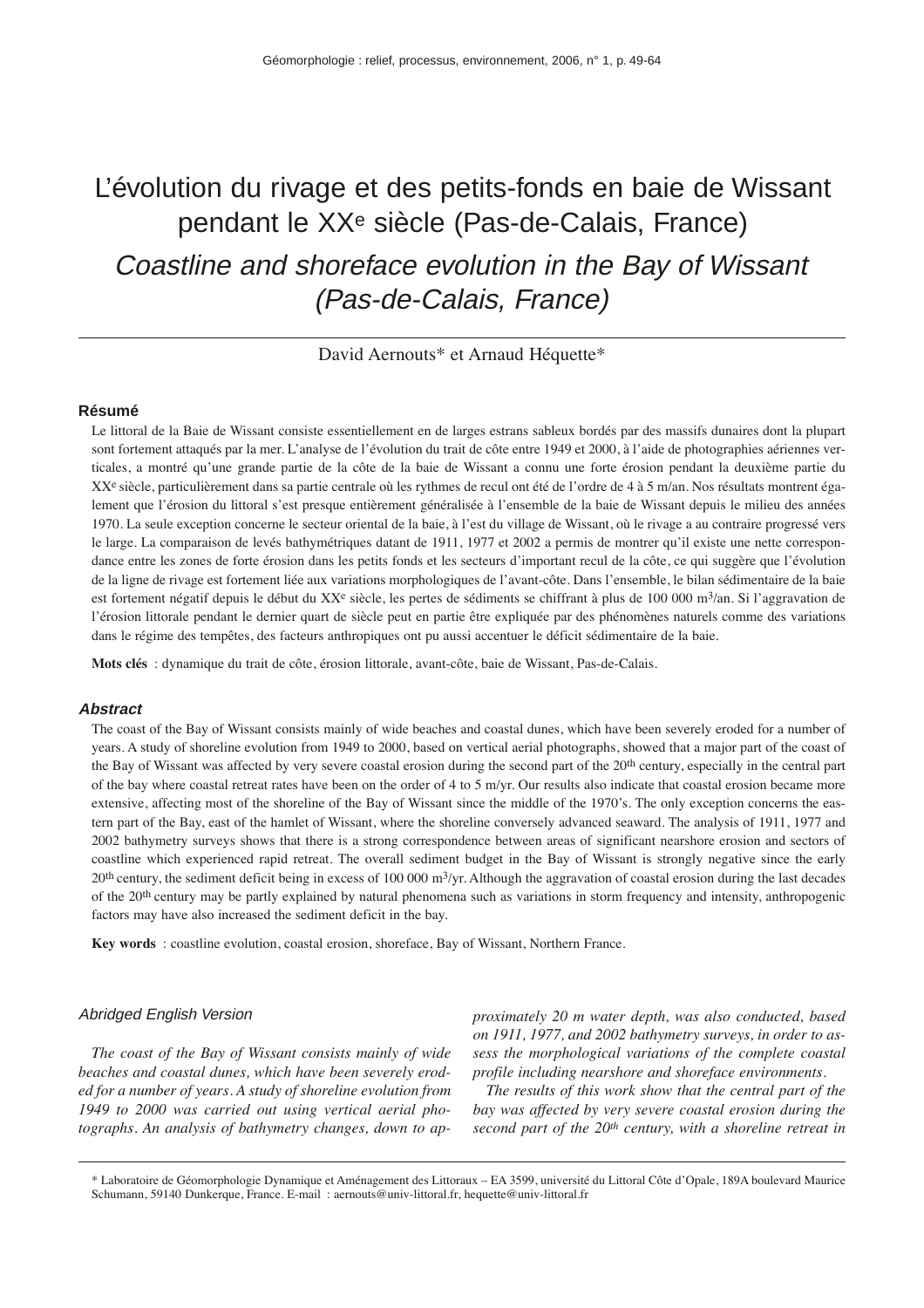*excess of 200 m at several locations even reaching more than 250 m, representing mean annual retreat rates on the order of 4 to 5 m/yr (fig. 6). In the western part of the Bay, the coastal dunes also underwent erosion, but the retreat rates were lower and more variable, mostly ranging from 0.9 to 3.0 m/yr. Our results also show that the retreat rates are variable through time. The period 1949 to 1977 was characterized by maximum retreat rates of more than 6 m/yr in the centre of the bay, while the coastline was relatively stable or slowly retreating in the western part of the bay during that period. The analysis of shoreline positions indicates that coastal erosion was more extensive between 1977 and 2000, affecting almost completely the Bay of Wissant. The only exception is the eastern part of the bay, east of the hamlet of Wissant, where the shoreline conversely advanced seaward during both periods.*

*The analysis of bathymetry changes suggests that coastline evolution is strongly related to nearshore morphological variations. There is a very strong correspondence between areas of significant nearshore erosion and sectors of coastline, which experienced rapid retreat in the central and western parts of the Bay (fig. 7). Conversely, east of the hamlet of Wissant, where the shoreline advanced seaward several tens of meters, the seabed in the nearshore zone was either stable or characterized by sediment accumulation. Computation of sediment volume change showed that the net sediment budget in the Bay of Wissant was strongly negative during the 20th century, the sediment deficit being in excess of 100 000 m3/yr on average. Nearshore seabed erosion mostly occurred in a longshore trough located between the shore and an offshore sand bank (Banc à la Ligne), although this bank also experienced a significant decrease in sediment volume (fig. 8 and table 1). The decrease in the sediment volume of this bank, which represents a potential sediment source for the beach and coastal dune systems, may have contributed to a decrease in the littoral sand budget.*

*Bathymetry change analyses also indicate that nearshore erosion proceeded more rapidly during the 1977-2002 period compared to the preceding period, coastal erosion being also more widespread during the later period. Although the aggravation of coastal and shoreface erosion during the last decades of the 20th century may be partly explained by variations in storm frequency and intensity, anthropogenic factors should certainly be taken into account. Both the extraction of marine aggregates in the vicinity of the Banc à la Ligne and the extension in the early 1970's of a harbour jetty at Boulogne-sur-Mer, southwest of the Bay of Wissant, probably increased the sediment deficit in the bay.*

*This study shows that shoreline evolution in the Bay of Wissant strongly depends on erosion and sedimentation processes that affect the whole littoral profile from the coastal dunes down to the shoreface several metres below sea level. Seabed erosion in the nearshore zone caused a lowering of the level of the intertidal beach, which certainly favoured coastal retreat since lower beach levels result in higher frequencies of water levels that may reach and erode coastal dunes.* 

## **Introduction**

Située sur la côte du Pas-de-Calais, aux confins de la Manche et de la mer du Nord, la baie de Wissant, qui abrite une petite station balnéaire depuis le XIXe siècle, est un site reconnu pour sa richesse paysagère. Le littoral de la baie de Wissant est constitué d'une large plage sableuse bordée par des dunes côtières d'édification récente, tout comme la plupart des littoraux meubles de la région Nord-Pas-de-Calais (Munot et Gilot, 1977 ; Fauchois, 1998 ; Battiau-Queney *et al*., 2000). L'estran se prolonge vers le large par une avant-côte en pente douce, puis par des bancs sableux pré-littoraux. Le littoral de la baie de Wissant connaît une très forte érosion depuis plusieurs décennies. Le recul de la ligne de rivage est l'un des plus rapides en France, ce qui explique la grande inquiétude des autorités locales. L'érosion de la baie a été largement décrite par plusieurs auteurs (Clabaut et Chamley, 1986 ; Pinte, 1987 ; Fauchois, 1998 ; Sipka, 1994) qui ont formulé un certain nombre d'hypothèses pour expliquer les causes de ce phénomène. Il a ainsi été suggéré que les variations morphologiques des fonds à l'avant-côte, et plus particulièrement de la morphologie d'un banc pré-littoral, auraient affecté les transits sédimentaires côtiers, ce qui aurait eu des répercussions sur l'évolution du trait de côte .

L'objet de cet article est, d'une part, de préciser les rythmes d'évolution du rivage en baie de Wissant par l'analyse diachronique des photographies aériennes verticales depuis 1949 et, d'autre part, d'étudier l'évolution morphologique des petits-fonds à l'aide de données bathymétriques couvrant la période 1911 à 2002, afin d'apprécier les changements morphologiques qui ont affecté l'ensemble du profil côtier incluant la zone pré-littorale.

## **Présentation du site**

Encadrée par le cap Gris Nez à l'ouest et le cap Blanc Nez à l'est, la baie de Wissant s'étend sur environ dix kilomètres le longueur (fig. 1). Outre la digue promenade du village de Wissant, la baie de Wissant est bordée par un étroit cordon dunaire (250-300 m de large) découpé en plusieurs massifs. D'ouest en est, les dunes de la Baraque Fricot, du Châtelet et d'Aval (fig. 1) présentent des signes évidents d'érosion depuis au moins 1980 (Fauchois, 1998). La présence commune sur le front dunaire de végétation d'arrière dune comme l'argousier témoigne de l'érosion qui affecte ces formes d'accumulation. On observe également de profondes brèches qui entaillent les dunes littorales et des falaises dunaires dépassant souvent deux mètres de hauteur. En outre, plusieurs blockhaus datant de la Seconde Guerre mondiale, autrefois cachés dans les dunes, se retrouvent aujourd'hui sur la plage. Au village de Wissant, les affouillements du bas de digue ont entraîné sa destruction partielle en 1999 avant sa reconstruction dans l'urgence (Paxion et Cohen, 2001). Dans le secteur de la dune d'Amont à l'est de Wissant (fig. 1), la morphologie dunaire est différente de celle qui prévaut dans la partie ouest de la baie. La morpho-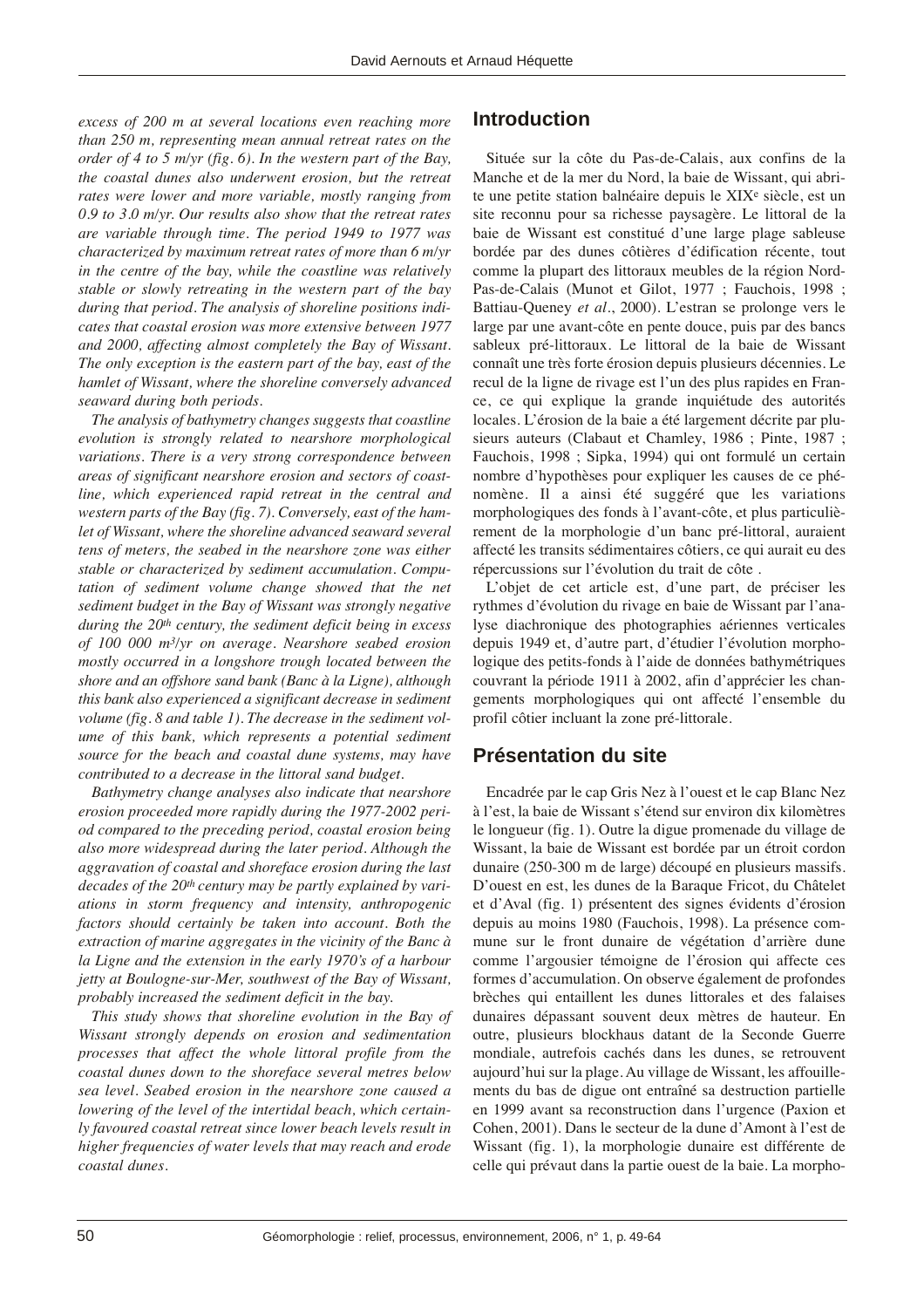

Fig. 1 – **Localisation du site d'étude** (les isobathes correspondent à la bathymétrie de 2002 ; fond de carte de la partie terrestre, modifié d'après Messence et Cohen, 2002). 1 : dunes littorales ; 2 : falaises dunaires ; 3 : brèche ou sifflevent ; 4 : cordon de galets ; 5 : falaises rocheuses ; 6 : affleurement de tourbe ; 7 : blockhaus ; 8 : digue ; 9 : zone urbanisée ; 10 : localisation approximative du banc À la Ligne.

Fig. 1 – **Location of the study area** (depth contours correspond to the 2002 bathymetry; terrestrial part of the map, modified after Messence and Cohen, 2002). 1: coastal dunes; 2: dune scarps; 3: breach or blowout; 4: gravel ridge; 5: rock cliffs; 6: peat outcrop; 7: blockhouse; 8: seawall; 9: urban area; 10: approximate location of the banc À la Liane.

viron deux kilomètres au large de Wissant. La morphologie de ce banc et sa position par rapport au rivage l'apparentent à une accumulation sous-marine de type *banner bank* (Dyer et Huntley, 1999).

Située dans le détroit du Pas de Calais, la baie de Wissant n'est séparée que d'une

logie des dunes littorales dans ce secteur révèle en effet une plus grande stabilité du trait de côte, comme l'atteste la présence de dunes embryonnaires et d'une dune bordière qui n'est pas touchée par l'érosion marine.

L'estran, large d'environ 800 m à marée basse de vive-eau, est soumis à un régime de type macrotidal, le marnage moyen à Wissant étant de 5,84 m et de 8,15 m en vive-eau (SHOM, 2004). Face aux dunes érodées, des bancs de tourbes holocènes (Mortier et Boels, 1982), sous-jacents au sable, affleurent sur de larges surfaces, ce qui témoigne à la fois du recul du rivage et d'un abaissement de l'estran. Ce constat est identique face à la digue de Wissant, régulièrement submergée par les vagues lors des marées hautes de vive-eau. L'estran se prolonge en mer par une avant-plage en pente douce, également sableuse, qui forme une petite cuvette n'excédant pas dix mètres de profondeur (par rapport au zéro hydrographique) entre la côte et le banc À la Ligne (fig. 1). Partiellement ancré au cap Gris Nez, le banc À la Ligne, long de 3,5 km et large de 500 m, s'étend vers le nord-est en s'éloignant du rivage jusqu'à une distance d'en-

trentaine de kilomètres des côtes britanniques. En raison du resserrement des côtes françaises et anglaises et d'un marnage macrotidal, les courants de surface peuvent dépasser 2 m/s en période de vive-eau. En baie de Wissant, au pied du banc À la Ligne, la vitesse des courants de marée à un mètre du fond atteint 1,2 m/s lors de telles conditions de marée (Augris *et al*., 1990). La marée, d'une période semi-diurne, est responsable d'une double alternance quotidienne des courants le long de la côte dont la dissymétrie en faveur du flot, tant du point de vue de la durée que de la vitesse, a été abondamment documentée (Augris *et al*., 1990 ; Vicaire, 1991). La dominance du courant de flot, qui s'écoule de la Manche vers la mer du Nord dans la zone côtière, induit un transport sédimentaire résiduel vers le nord-est (Dewez *et al*., 1989 ; Anthony, 2002). Les houles constituent un autre agent pouvant avoir des effets significatifs sur la dynamique morpho-sédimentaire côtière. Les houles dominantes au large proviennent du sud-ouest en raison de la prépondérance des vents de cette direction, mais, suite à leur réfraction, elles abordent le rivage avec une direction NNW. La plupart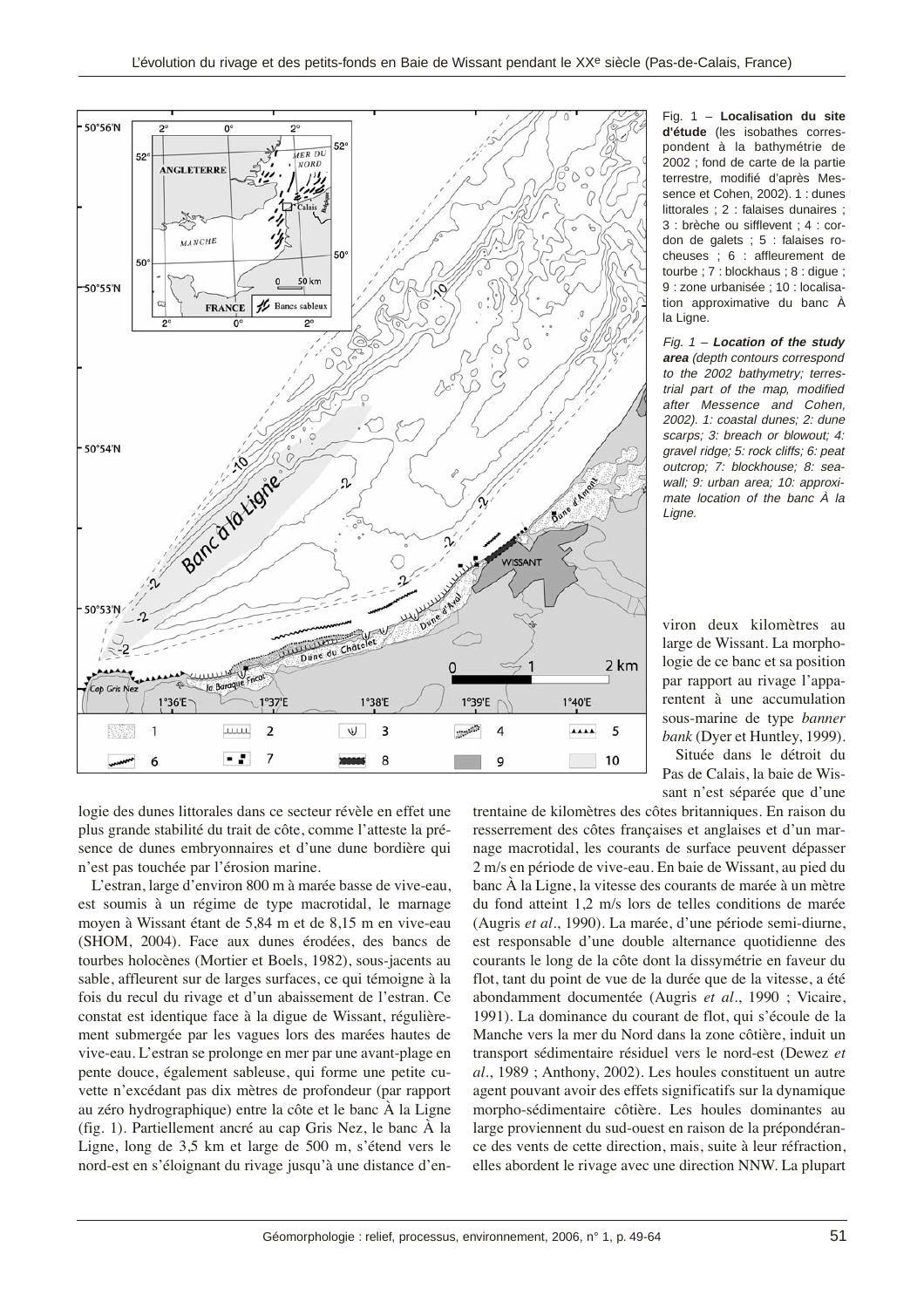

Fig. 2 – **Localisation des mesures de position du trait de côte.** Fig. 2 – **Location of shoreline position measurements.**

des houles ont des périodes comprises entre 5 et 7 s et une hauteur au large de moins de 1,2 m (Clique et Lepetit, 1986). Bien que peu fréquentes, des houles longues de plus de 12 s de période et de hauteurs supérieures à 5 m peuvent être observées. Les hauteurs de vagues à la côte sont cependant largement inférieures en raison de la dissipation de leur énergie lors de leur propagation au-dessus des nombreux bancs qui parsèment les fonds de la Manche. Leur action sur les littoraux meubles, et en particulier sur les fronts dunaires, est cependant loin d'être négligeable lorsque des surcotes se produisent à marée haute, ce phénomène pouvant causer une hausse du niveau d'eau de 1,5 m au-dessus du niveau de marée prédit (Ruz et Meur-Férec, 2004).

## **Méthodologie**

### Évolution du trait de côte

L'analyse de l'évolution du trait de côte de la baie de Wissant a été réalisée en superposant les photographies aériennes verticales de l'IGN de 1949 (1/25 000), 1977 (1/20 000) et 2000 (1/25 000). Le choix des dates des différentes campagnes photographiques a été dicté par les dates des levés bathymétriques disponibles afin d'analyser les variations du trait de côte pendant des périodes similaires. Bien que les photographies aériennes constituent des documents relativement bien adaptés pour étudier l'évolution du trait de côte et souvent utilisées à cet effet (Smith et Zarillo, 1989 ; Suanez et Simon, 1997 ; Durand, 1998), elles présentent néanmoins de nombreuses déformations géométriques (Thieler et Danforth, 1994). Ces déformations peuvent être responsables d'erreurs de plusieurs dizaines de mètres entre la photographie et la réalité.

Les clichés utilisés pour ce travail ont subi une rectification géométrique à l'aide du logiciel de traitement d'image ER-Mapper® afin de limiter les déformations inhérentes à la prise de vue et au développement. Les photographies aériennes de 1949 et de 1977 ont été géoréférencées et rectifiées (rectification polynomiale de 3e ordre) à partir d'un orthophotoplan couleur de la zone d'étude datant de l'année 2000. Après rectification, le pied de dune, retenu comme limite du trait de côte, a été identifié et cartographié sur l'ensemble des images. La couleur monochrome de la photographie limite le repérage du trait de côte, notamment lorsque l'on doit repérer la limite entre l'estran et une dune vive, la couleur étant blanche sur l'image dans les deux cas (Leatherman, 1983). Le recours à la stéréoscopie sur les clichés originaux, aux cartes postales anciennes quand elles existent (Paxion et Cohen, 2001) et aux témoignages historiques peut aider à repérer la bonne position du trait de côte. Compte tenu des différentes sources d'erreurs possibles, la marge d'erreur associée à la délimitation du trait de côte sur les photographies aériennes rectifiées a été estimée à ± 9,5 m. Cette marge d'erreur correspond à la précision de l'orthophotoplan infrarouge (± 3 m), au repérage des amers sur la photographie aérienne  $(\pm 2 \text{ m})$ , au repérage du trait de côte tel que mesuré au niveau de la digue de Wissant (± 3 m), et à l'erreur résiduelle calculée par le logiciel pour l'ensemble des amers  $( $\pm 1.5$  m). L'erreur maximale pos$ sible s'élève ainsi à  $\pm$  19 m si l'on veut comparer la position du trait de côte à deux dates différentes.

Les mesures d'évolution de la position du trait de côte ont été effectuées tous les cent mètres environ le long du rivage, au niveau de 41 transects couvrant l'ensemble des massifs dunaires (fig. 2). Pour chacun des transects, la mesure de l'avancée ou du recul du trait de côte a permis d'évaluer les rythmes d'évolution de la ligne de rivage pour chacune des périodes considérées. Bien que la rectification des photographies aériennes ne permette pas d'éliminer entièrement les déformations géométriques des clichés, les rythmes d'évolution du rivage mesurés sont dans la grande majorité des cas largement supérieurs à la marge d'erreur qui est de l'ordre de ± 0,68 m/an pour les deux périodes étudiées (1949-1977 et 1977-2000).

## Évolution de la bathymétrie

L'analyse de l'évolution des fonds marins a été réalisée à partir des minutes de bathymétrie de 1911 et de 1977 fournies par le Service Hydrographique et Océanographique de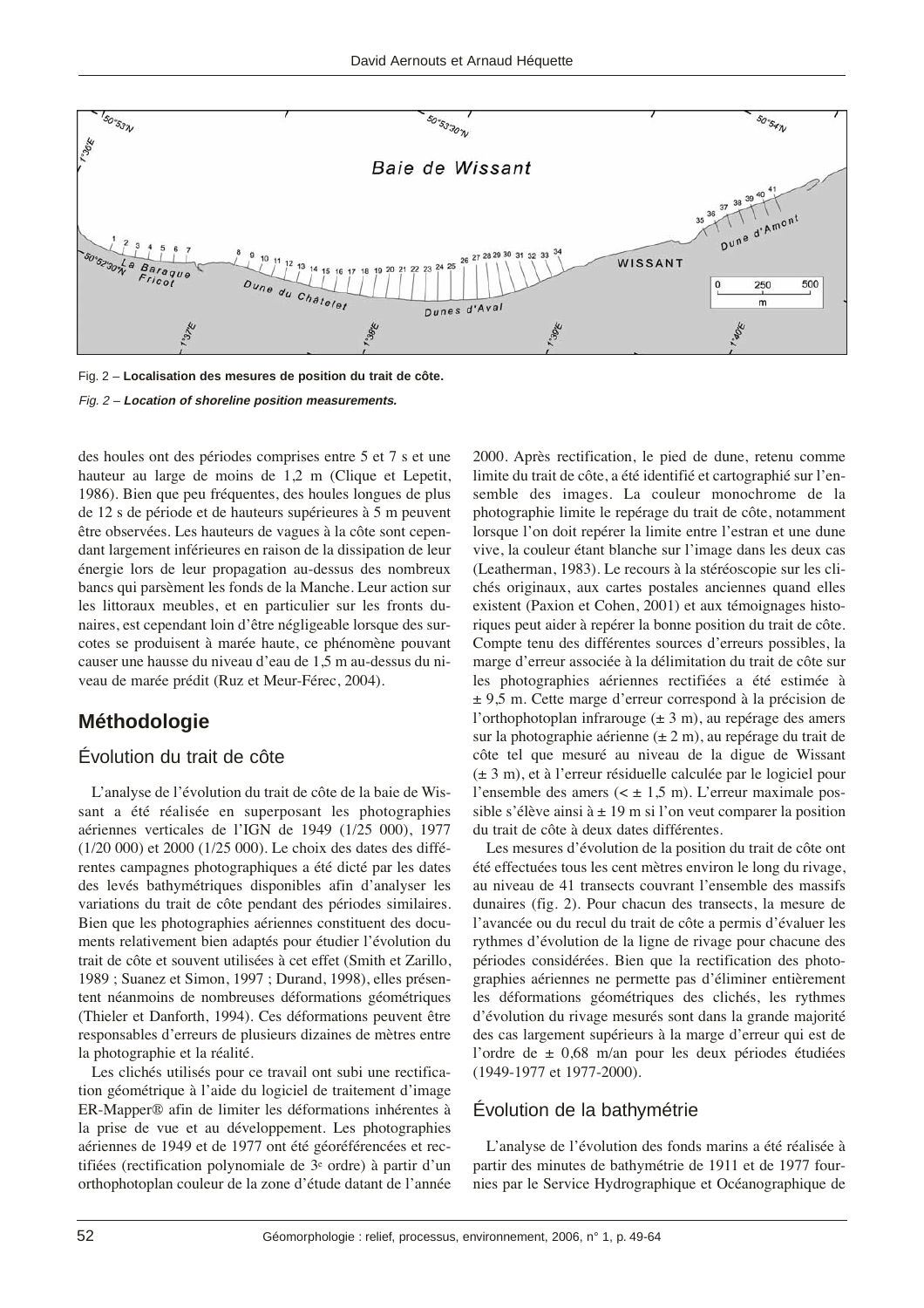la Marine (SHOM), ainsi qu'à partir des données d'une campagne de bathymétrie réalisée par les Services Maritimes des Ports de Boulogne-sur-Mer et Calais en 2002. L'utilisation des minutes de bathymétrie dans l'étude de l'évolution des fonds marins permet de limiter les marges d'erreur par rapport aux cartes marines et d'établir un état des fonds exhaustif, ne serait-ce qu'en raison de la plus forte densité des points de mesure (Aernouts et Héquette, 2004). La couverture spatiale des différents levés bathymétriques

utilisés est cependant variable d'une année à l'autre (fig. 3). Les levés bathymétriques de 1911 comprennent 7 224 points

#### Fig. 3 – **(A) Localisation des points de sonde en baie de Wissant lors des levés de 1911, 1977 et 2002 ; (B) Bathymétrie de la Baie de Wissant en 1911, 1977 et 2002.**

Fig. 3 – **(A) Location of depth soundings in the Bay of Wissant for the 1911, 1977, and 2002 surveys; (B) Bathymetry of the Bay of Wissant in 1911, 1977, and 2002.**



Géomorphologie : relief, processus, environnement, 2006, n° 1, p. 49-64 53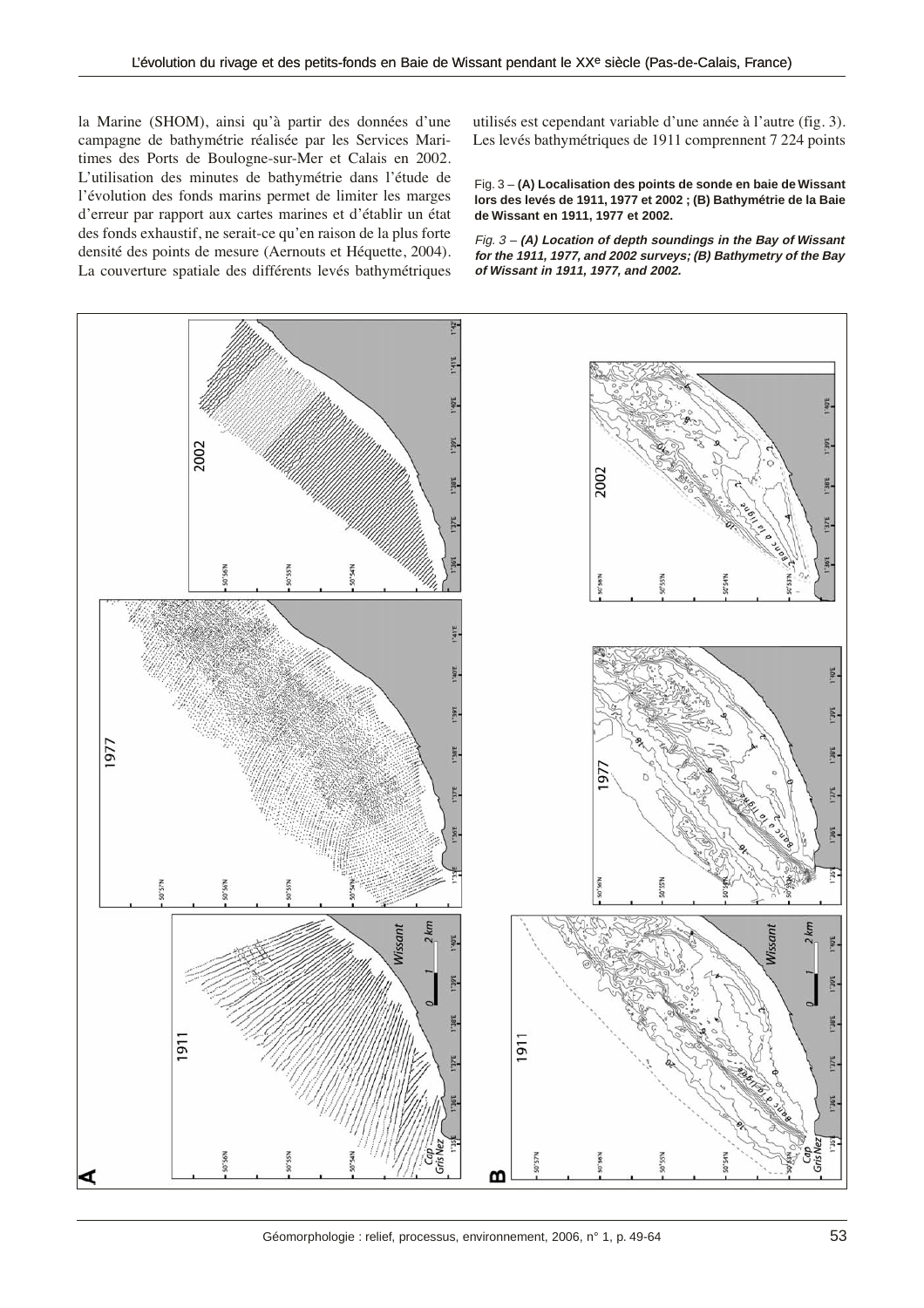Fig. 4 – **Localisation des profils bathymétriques** (pour la légende, voir la fig. 1).

Fig. 4 – **Location of bathymetry profiles** (see fig. 1 for caption).

de sonde qui couvrent une superficie de 32 km2, ce qui représente un point de mesure tous les quarantequatre mètres en moyenne le long des radiales de navigation. La couverture bathymétrique de 1977 est la plus étendue puisqu'elle est constituée de 14 288 points de sonde couvrant une superficie de 67 km2 (un point de sonde tous les 47 m). Les levés de 2002 comprennent 9 189 points de sonde sur une surface de 32 km2, livrant la plus forte densité de points de mesure (un point de sonde tous les 35 m).

Ces données ont été utilisées pour réaliser, à l'aide du logiciel Surfer®, trois cartes bathymétriques représentant la morphologie des fonds de la Baie de Wissant pour chacune de ces dates (fig. 3). La superposition des différentes cartes bathymétriques produites a ensuite permis de réaliser trois cartes d'évolution mettant en évidence les zones d'abaissement et d'exhaussement des fonds marins entre deux dates, soit entre 1911 et 1977, 1977 et 2002, et entre 1911 et 2002. La base de données bathymétriques a également été utilisée pour établir six profils bathymétriques transversaux d'environ 2 000 à 4 000 m de longueur (fig. 4), approximativement perpendiculaires à la ligne de côte et atteignant -15 à -20 m au large (par rapport au zéro hydrographique). Trois profils longitudinaux d'environ 5 500 m de longueur ont aussi été réalisés afin d'apprécier les variations latérales du banc À la Ligne. Les variations volumétriques liées à l'abaissement et à l'exhaussement des fonds entre deux dates ont été calculées sur l'ensemble de la baie ainsi que par mètre linéaire le long de chaque profil bathymétrique. Par ailleurs, afin de comparer les rythmes d'évolution des fonds marins entre 1911-1977 et 1977-2002, les volumes globaux de sédiments ont été pondérés par le nombre d'années de chaque période (respectivement 66 ans et 25 ans).

La marge d'erreur maximale des données bathymétriques a été estimée en considérant l'erreur verticale directe de mesure (*±* 0.7m lorsque l'on compare deux levés bathymé-



triques, fig. 5), ainsi que l'erreur induite par l'imprécision de positionnement du navire. L'erreur de positionnement du navire peut-être évaluée à ± l0 m, même au début du XXe siècle (Sabatier et Raivard, 2002), erreur à laquelle il faut rajouter une imprécision de  $\pm$  4 m liée à la digitalisation des minutes de bathymétrie. Les pentes maximales étant d'environ 3 % dans la zone d'étude, une marge d'erreur horizontale de l'ordre de  $\pm$  14 m se traduit par une erreur verticale maximale de  $\pm$  0,42 m sur de telles pentes (fig. 5). L'erreur verticale totale pouvant être induite par cette imprécision horizontale peut ainsi atteindre  $\pm$  0,84 m lorsque l'on intègre deux levés bathymétriques diachroniques. Cette valeur additionnée à la valeur de *±* 0,7m obtenue pour l'erreur verticale directe donne une marge totale de  $\pm$  1,54 m. Une valeur de  $\pm$  1,5 m a ainsi été retenue comme seuil à partir duquel les variations mesurées de la bathymétrie peuvent être considérées comme significatives.

## **L'évolution de la ligne du rivage pendant la deuxième moitié du XXe siècle**

## Évolution de 1949 à 1977

L'évolution du trait de côte se caractérise par un recul quasi général dans la partie centrale de la baie de Wissant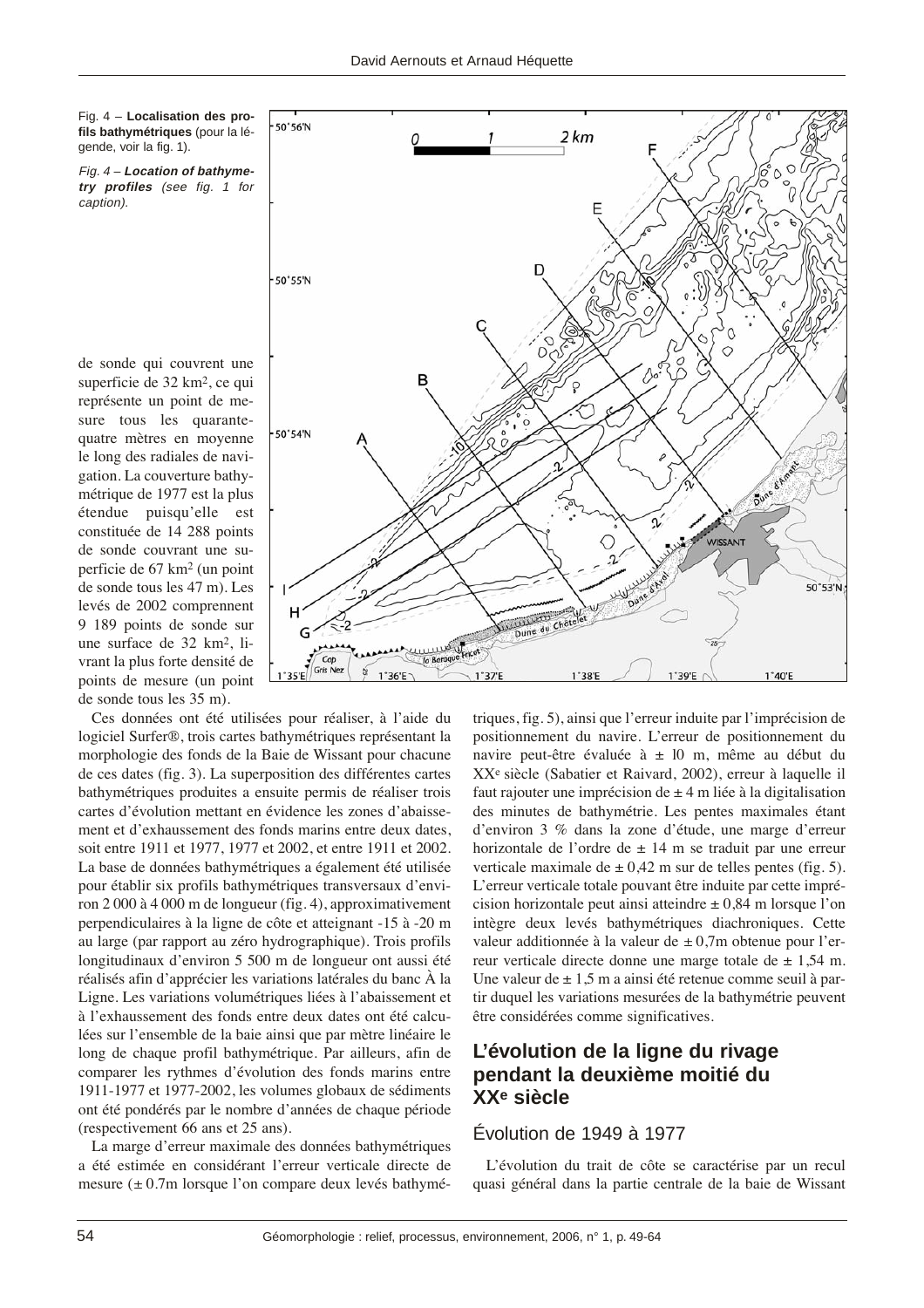

Fig. 5 – **Estimation de la marge d'erreur des données bathymétriques.** A) et B) : exemple de détermination de l'erreur verticale maximale pouvant être induite par une erreur de positionnement sur une pente sous-marine ; C) : détermination de la marge d'erreur totale.

Fig. 5 – **Estimation of error range of the bathymetry data.** A) and B): example of determination of maximum vertical error due to a positioning error on a submarine slope; C): determination of total error range.

(fig. 6). Ce recul n'est cependant pas régulier, même si l'on ne considère que cette partie du rivage de la baie. Les plus forts reculs ont été enregistrés au niveau de la Dune d'Aval (fig. 1) où le front dunaire a reculé de plus de 130 m entre ces deux dates, soit plus de 4,5 m/an, atteignant même 175 m au niveau du transect 26, ce qui correspond à un rythme de plus de 6 m/an (fig. 6). Un peu plus à l'ouest dans le secteur de la dune du Châtelet (fig. 1 et fig. 2), le recul du trait de côte, bien que moins rapide, a néanmoins atteint plusieurs dizaines de mètres par endroits, ce qui représente des rythmes d'érosion du front dunaire généralement supérieurs à 1 m/an pendant cette période. Les rythmes d'érosion ont toutefois tendance à nettement diminuer vers l'ouest.

De part et d'autre du secteur central de la baie, l'évolution du trait de côte a cependant été très différente. Au niveau des dunes de la Baraque Fricot, dans la partie ouest de la baie, les mesures indiquent un recul, mais les valeurs sont soit inférieures ou légèrement supérieures à la marge d'erreur (fig. 6), suggérant une faible érosion, voire une stabilité de ce secteur de la baie. On note également des valeurs positives (transects 6 et 7), mais, là encore, les valeurs étant en-deçà de la marge d'erreur, on ne peut conclure qu'à une stabilité du rivage. Dans le secteur de la dune d'Amont, dans la partie est de la baie (fig. 1), l'évolution de la ligne de rivage a été toute autre puisque l'on observe des valeurs fortement positives qui indiquent une progression de la ligne de côte de plus de cinquante mètres dans l'ensemble, les rythmes d'avancée du rivage étant généralement de plus de 2 m/an (fig. 6).

#### De 1977 à 2000

La période suivante correspond à une généralisation de l'érosion littorale à la quasi-totalité de la baie de Wissant. Bien que les rythmes de recul aient diminué dans le secteur de la dune d'Aval, variant de 3,0 à 4,8 m/an (au lieu de 5 à 6 m/an entre 1949-1977), plusieurs secteurs, qui étaient caractérisés par une stabilité du trait de côte, ont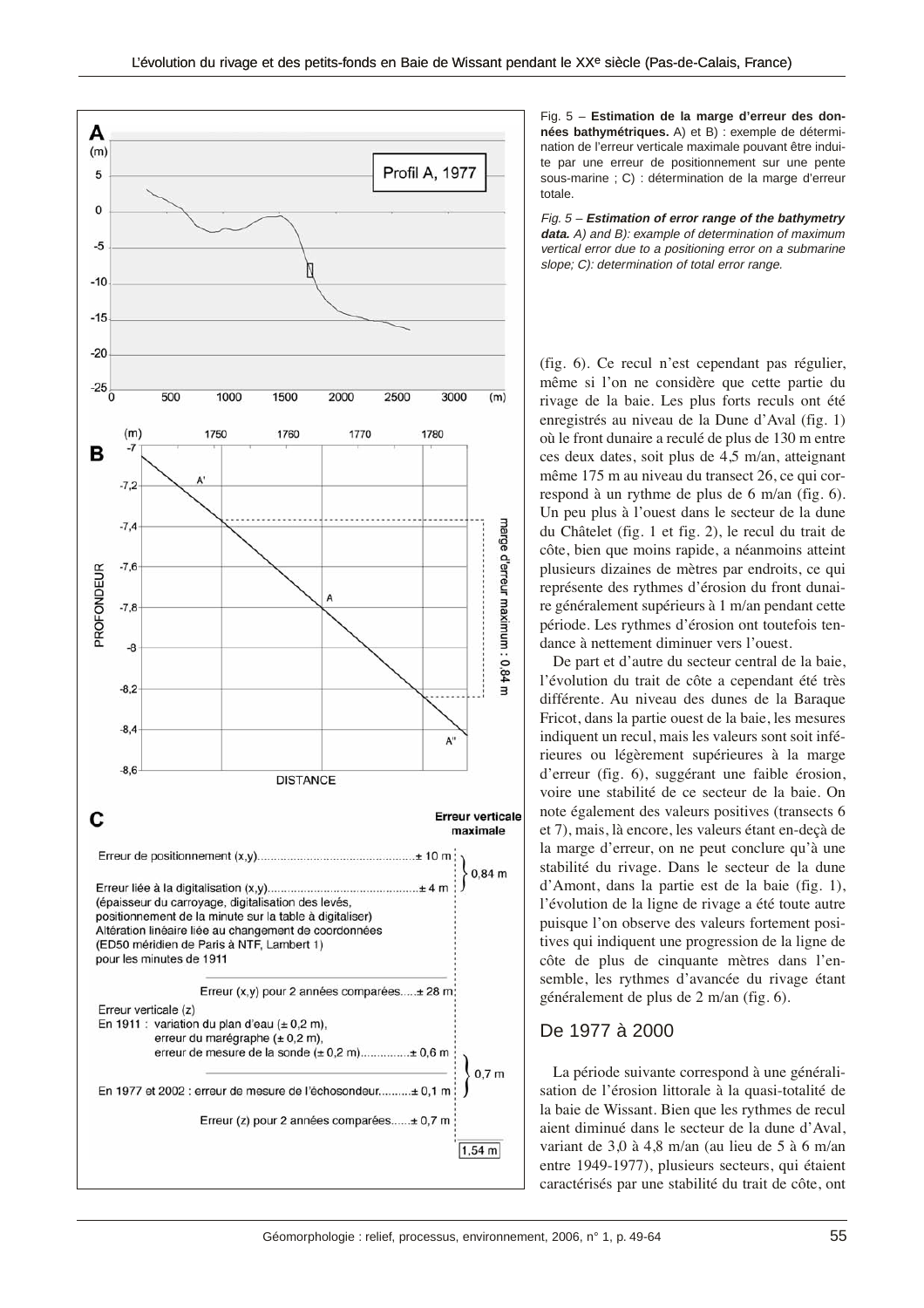Fig. 6 – **A) : évolution de la position du trait de côte en Baie de Wissant entre 1949 et 2000 ; B) : rythmes annuels d'évolution du trait de côte pour les périodes 1949-1977, 1977- 2000, et 1949-2000.**

Fig. 6 – **A): coastline evolution in the Bay of Wissant from 1949 to 2000; B): Mean rates of coastline evolution for the periods 1949- 1977, 1977-2000, and 1949-2000.**

alors connu un recul marqué (fig. 6). L'érosion s'est nettement accentuée au niveau des dunes du Châtelet et de la Baraque Fricot, secteurs alors assez stables jusquelà, où le recul du trait de côte a été de l'ordre de 1 à 2 m/an entre 1977 et 2000. Dans la partie est de la baie, le trait de côte a continué à progresser vers le large au niveau de la dune d'Amont, mais à un rythme inférieur à la période précédente (fig. 6). Outre le transect 35 pour lequel la faible valeur d'avancée de la ligne de rivage est inférieure à la marge d'erreur, l'ensemble de ce secteur a connu une progression du trait de côte d'environ 1 à 1,6 m/an.

## De 1949 à 2000

Si l'on examine l'évolution du trait de côte pendant toute la période de mesure de cette étude, on constate que les parties occidentale et centrale de la baie de Wissant ont été affectées par une forte érosion, particulièrement au niveau de la dune d'Aval où le recul du pied de dune a été supérieur à 200 m entre 1949 et 2000 (transects 22 à 30, fig. 6), atteignant même plus de 250 m à l'endroit du transect 28. De telles valeurs se traduisent par des vitesses de recul extrêmement élevées allant d'environ 4 à 5 m/an. Plus à l'ouest, ces valeurs tendent à diminuer assez rapidement, mais restent néanmoins très significatives (généralement >1 m/an), et dans tous les cas supérieures à la marge d'erreur.

Pour l'ensemble de la période étudiée, le secteur de la dune d'Amont, dans la partie est de la baie, a connu une avancée de la ligne de rivage comprise entre 1,3 et 1,8 m/an (fig. 6), correspondant à des apports sableux responsables du développement d'accumulations éoliennes sur le haut de plage et de la progression vers le large du massif dunaire. Il est vraisemblable que ces apports sédimentaires proviennent, au moins en partie, des produits de l'érosion littorale dans le reste de la baie. En dépit de l'absence d'estimation des volumes impliqués dans ces transferts de sédiments, la représentation graphique des variations spatiales de la position du trait de côte (fig. 6A) indique clairement qu'il existe



une forte disproportion entre les quantités de sédiments érodés et les quantités qui ont pu s'accumuler dans la partie est.

Globalement, pour l'ensemble de la baie, nos mesures montrent que l'érosion littorale a eu tendance à se déplacer vers l'ouest, touchant de plus en plus de secteurs auparavant stables. Par ailleurs, il existe une forte opposition entre les parties centrale et ouest de la baie, marquées par un important recul, et le secteur à l'est du village de Wissant où le rivage connaît, au contraire, une progression vers le large depuis au moins le milieu du XXe siècle.

## **L'évolution de la morphologie des petits fonds entre 1911 et 2002**

## Évolution de 1911 à 1977

La carte d'évolution des fonds en baie de Wissant montre qu'une grande partie de la baie a connu des variations bathymétriques importantes entre 1911 et 1977 (fig. 7A). Le banc À la Ligne a connu une évolution complexe pendant cette période, son sommet s'étant exhaussé de deux à quatre mètres sur près de 2,5 km de longueur au nord-est du cap Gris Nez, tandis que son flanc externe a plutôt été affecté par de l'érosion sur presque toute sa longueur. Cette évolution est bien visible sur les profils bathymétriques transversaux qui indiquent que le sommet du banc s'est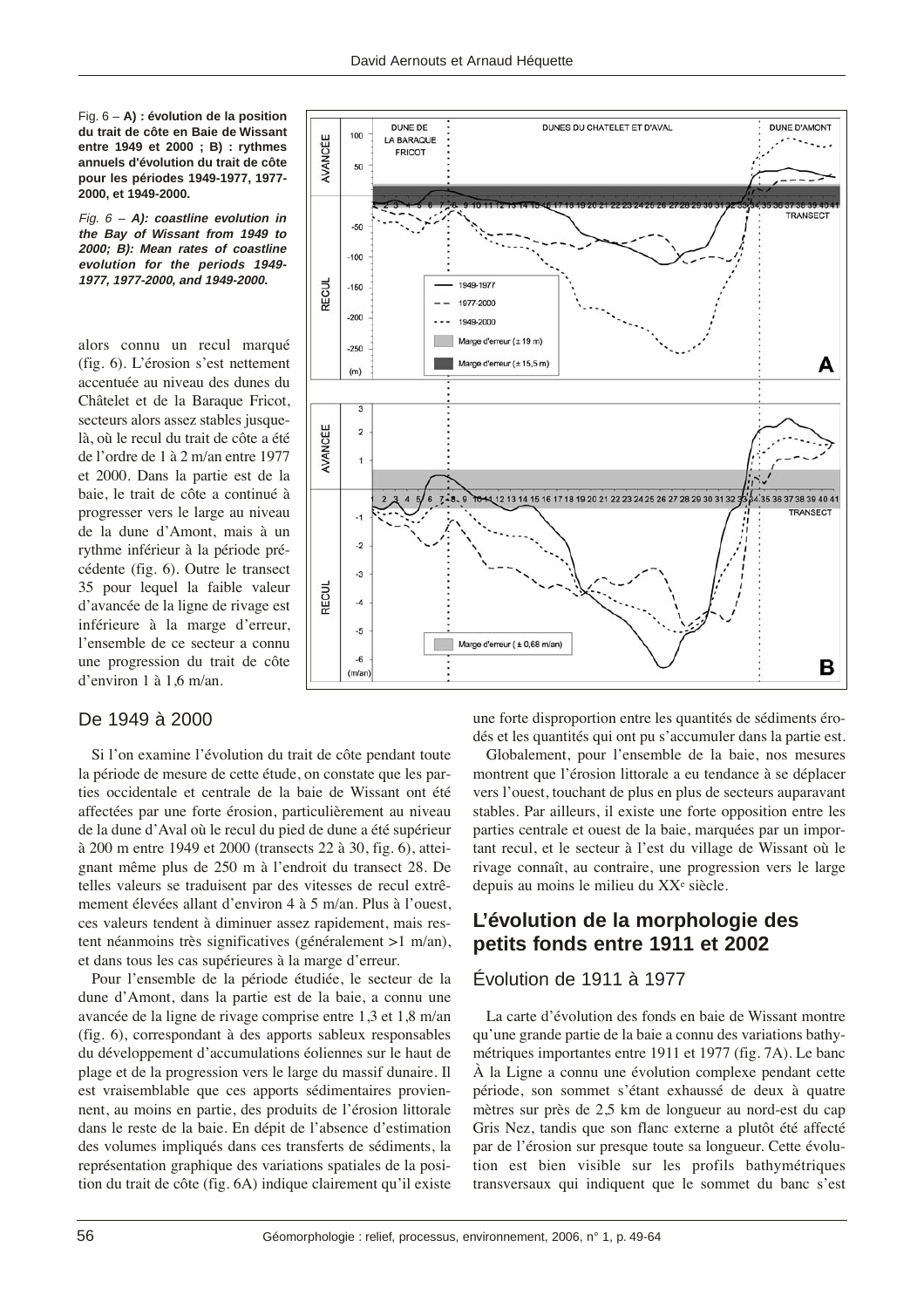

Fig. 7 – **Cartes d'évolution de la bathymétrie en baie de Wissant pour les périodes (A) 1911-1977, (B) 1977-2002, et (C) 1911-2002** (données SHOM 2001, contrat n° E70/2001).

Fig. 7 – **Maps of bathymetry changes in the Bay of Wissant from (A) 1911 to 1977, (B) 1977 to 2002, and (C) 1949- 2002** (data from SHOM 2001, contract n° E70/2001).

considérablement développé dans la partie sud-ouest de la baie (profils A et B, fig. 8), où les volumes accumulés sont de l'ordre de 850 m3/m linéaire entre approximativement 1 500 et 2 500 m du rivage (tab. 1). Le profil H, réalisé dans l'axe du banc À la Ligne (fig. 9), montre également que, au sud-ouest, son sommet s'est fortement exhaussé. Dans la partie centrale de la baie, par contre, le banc a connu un fort démaigrissement, particulièrement entre 1 000 et 2 000 m de distance de la côte où la crête s'est abaissée de plus de 3,5 m par endroits (fig. 8), ce qui s'est traduit par une perte de 3 730 m3 (profil C) et 3 087 m3 (profil D) par mètre linéaire (tab. 1). En outre, le flanc externe a reculé dans ce secteur de 150 à 200 m vers la côte (fig. 8). Les profils E et F (fig. 8) illustrent l'évolution du banc dans la partie nord-est de la baie où son sommet s'est légèrement élevé, ceci étant particulièrement visible sur le profil F, avec une accumulation supérieure à 1 000 m3/m linéaire entre 2 200 et 2 800 m de distance de la côte (tab. 1). Par contre, le flanc externe du banc a été affecté par une importante érosion, excédant 3 650 m3 par mètre linéaire le long de ce profil (tab. 1). L'analyse des profils bathymétriques montre que, dans l'ensemble, le banc À la Ligne a subi un démaigrissement entre 1911 et 1977, même si sa crête a pu s'exhausser localement. L'érosion du flanc interne du banc et l'accumulation de sédiments à son sommet indiquent, en outre, que le sommet du banc s'est déplacé vers le large.

La carte des variations bathymétriques (fig. 7A) montre clairement que l'évolution des petits fonds, entre le banc et la côte, a été marquée par une forte érosion dans la majeure partie de la baie. De vastes secteurs au large de la dune du Châtelet et de la dune d'Aval sont caractérisés par un abaissement des fonds de deux à quatre mètres et même de quatre à six mètres à proximité de l'estran. Les profils A, B et C, situés au large de la dune du Châtelet et de la dune d'Aval, montrent tous les trois une érosion significative des petits fonds de 2 145, 3 167 et 3 730 m3/m linéaire respectivement (fig. 8, tab. 1). Il en va de même au large de la commune de Wissant (fig. 7), bien que la zone d'érosion soit située un peu plus loin au large. Cette importante érosion dans les faibles profondeurs est clairement révélée par le profil G (fig. 9), levé le long de la côte sur le flanc interne du banc. À l'est de Wissant, par contre, face à la dune d'Amont, on note une accumulation de sédiments immédiate-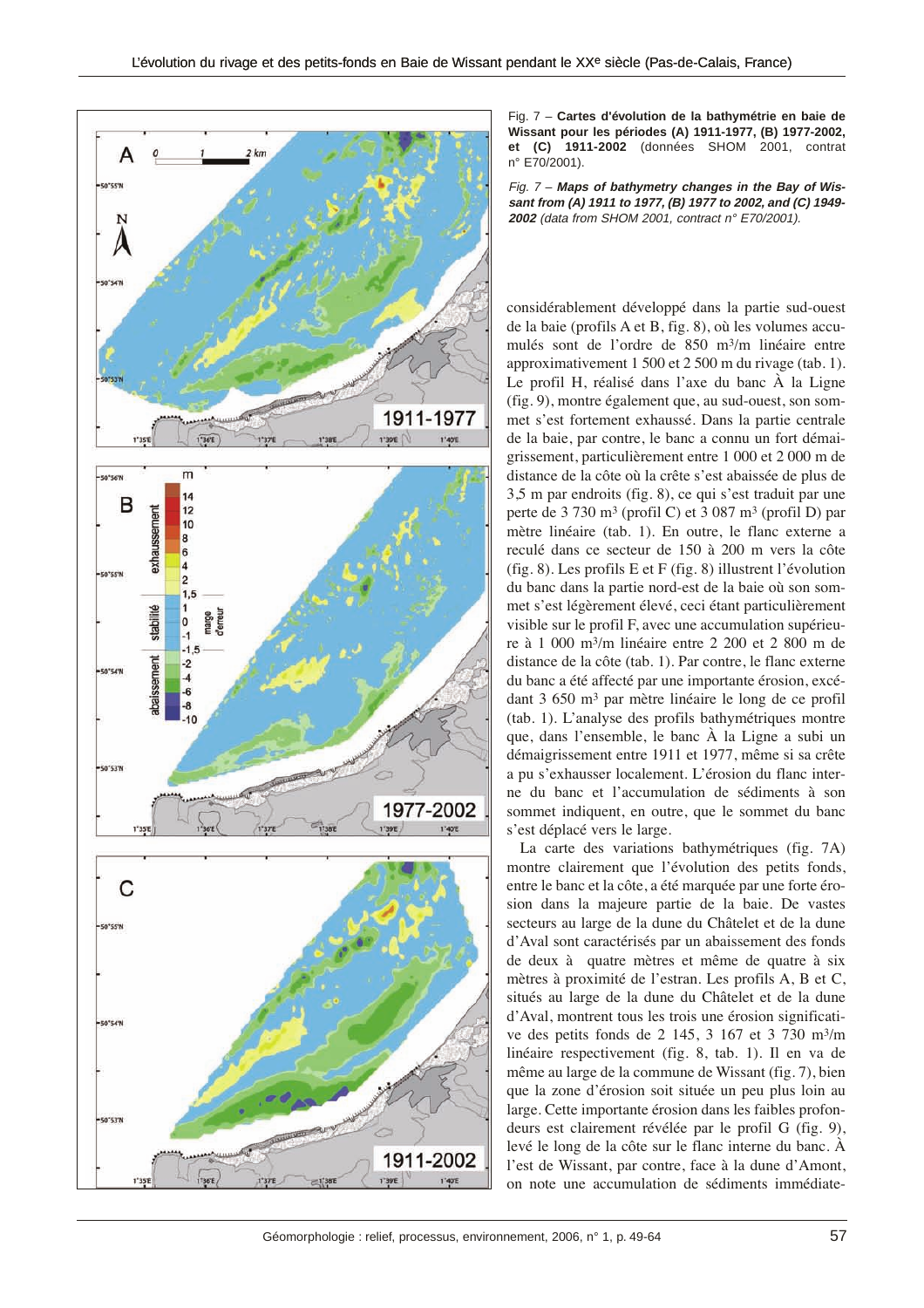



ment au large de l'estran (fig. 7A). Cette évolution est visible sur le profil D (fig. 8) où la zone la plus proche du rivage (-5 à +5 m de profondeur) a connu une aggradation sous l'effet d'un dépôt de sédiments d'environ 1 260 m<sup>3</sup>/m linéaire (tab. 1). Plus à l'est, les profils E et F montrent une stabilité des fonds dans les mêmes profondeurs.

### De 1977 à 2002

Bien que la période 1977-2002 ne représente que vingtcinq ans d'évolution, des changements significatifs sont perceptibles sur la carte d'évolution de la bathymétrie (fig. 7B). On peut remarquer que l'accrétion verticale du sommet du banc À la Ligne s'est poursuivie, mais plus à l'est que pendant la période 1911-1977. Le profil A montre une grande stabilité du sommet du banc dans le secteur sud-ouest de la baie, et ce n'est qu'à partir du profil B, situé plus à l'est, que l'accumulation s'est produite au niveau de la crête du banc (fig. 8). Dans les petits fonds entre le banc À la Ligne et le rivage, l'érosion s'est poursuivie de façon importante dans toute la partie centrale et sud-ouest de la baie (fig. 7B), l'abaissement du fond ayant même atteint un peu plus de 4 m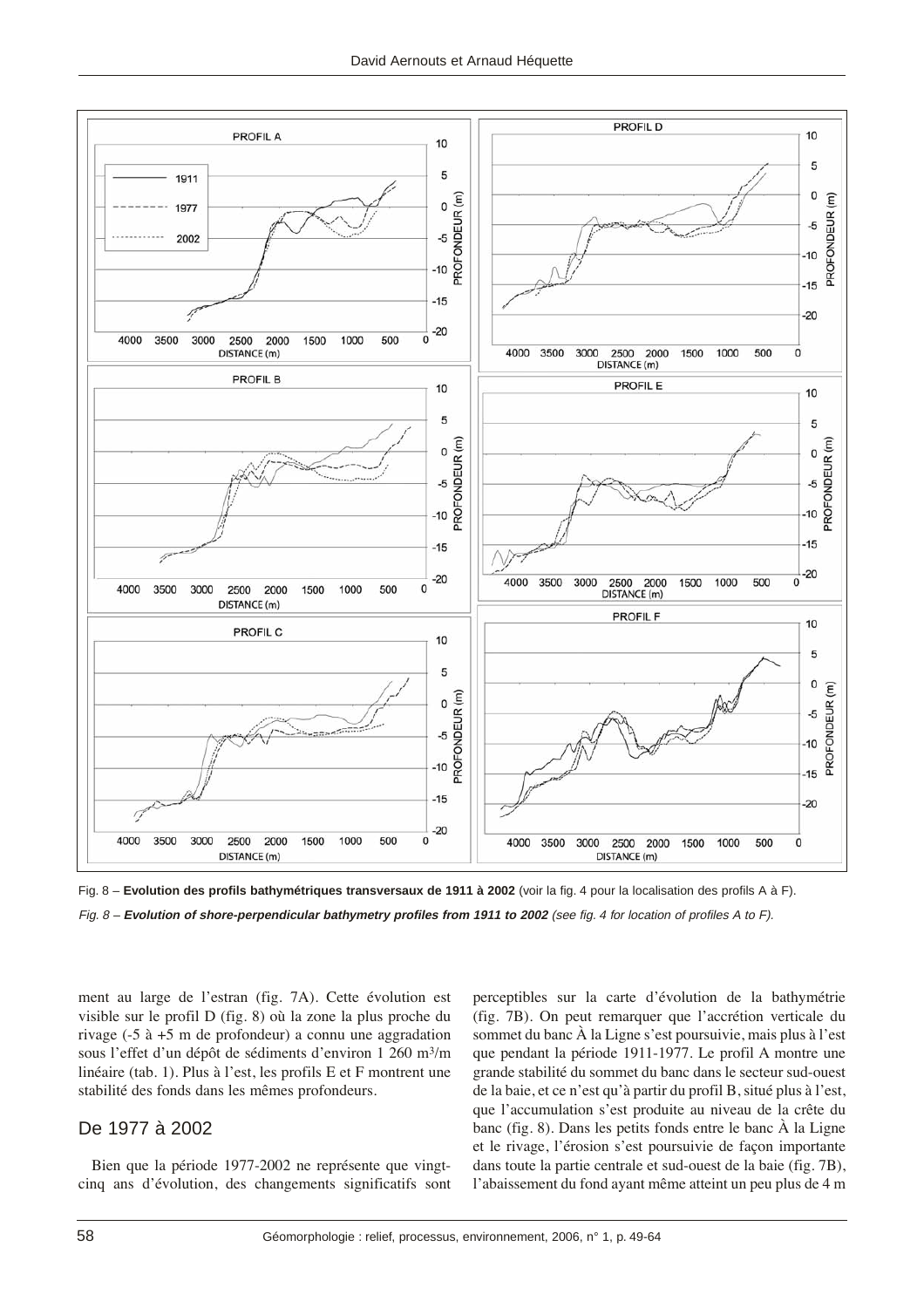| Α  | 429-615<br>$-123$     | 615-802<br>76          | 802-1 550<br>$-2145$    | 1 550-1 986<br>879    | 1986-2173<br>45                                                                                                                 | 2 173-2 671<br>$-116$                                                                                                                                           | Distance (m)<br>Volume (m <sup>3</sup> ) |                      |  |
|----|-----------------------|------------------------|-------------------------|-----------------------|---------------------------------------------------------------------------------------------------------------------------------|-----------------------------------------------------------------------------------------------------------------------------------------------------------------|------------------------------------------|----------------------|--|
|    | 678-1 612<br>$-1275$  | 1 612-2 048<br>38      | 2 048-2 173<br>$-153$   |                       |                                                                                                                                 |                                                                                                                                                                 |                                          |                      |  |
| B  | 458-1947<br>$-3167$   | 1947-2448<br>845       | 2 448-2 620<br>$-90$    | 2 620-2 696<br>54     | 2 696-2 945<br>$-467$                                                                                                           |                                                                                                                                                                 | 1911-1977                                |                      |  |
|    | 520-1 577<br>$-1886$  | 1577-2510<br>1085      | 2510-2705<br>$-385$     | 2705-2821<br>$-3163$  |                                                                                                                                 |                                                                                                                                                                 | 1977-2002                                |                      |  |
| C. | 466-2 463<br>$-3730$  | 2 463-2 712<br>242     | 2712-3212<br>$-1333$    |                       |                                                                                                                                 |                                                                                                                                                                 |                                          |                      |  |
|    | 580-1 583<br>$-760$   | 1 583-2 463<br>1 4 3 1 | 2 463-2 670<br>10       | 2 670-3 024<br>331    | 3 024-3 336<br>78                                                                                                               |                                                                                                                                                                 |                                          |                      |  |
| D  | 470-1 133<br>1 2 5 7  | 1 133-2 195<br>$-3087$ | 2 195-2 852<br>93       | 2852-3779<br>$-1825$  |                                                                                                                                 |                                                                                                                                                                 |                                          |                      |  |
|    | 817-1763<br>$-1293$   | 1763-2195<br>402       | 2 195-2 330<br>$-79$    | 2 330-2 834<br>130    | 2834-3099<br>$-163$                                                                                                             | 3 099-3 345<br>475                                                                                                                                              |                                          |                      |  |
| E  | 636-1 077<br>$-139$   | 1 077-2 400<br>$-2101$ | 2 400-2 842<br>398      | 2 842-2 968<br>$-59$  | 2968-3157<br>213                                                                                                                | 3 157-3 346<br>$-114$                                                                                                                                           | 3 346-3 598 3 598-4 421<br>192           | $-727$               |  |
|    | 1 047-1 959<br>$-930$ | 1959-2279<br>$-55$     | 2 279-2 854<br>339      | 2854-3220<br>$-901$   | 3 220-3 913<br>550                                                                                                              |                                                                                                                                                                 |                                          |                      |  |
| F  | 512-1 051<br>313      | 1 051-1 129<br>$-17$   | 1 129-1 191<br>31       | 1 191-1 562<br>$-189$ | 1 562-1 903<br>267                                                                                                              | 1 903-2 179<br>$-51$                                                                                                                                            | 2 179-2 796<br>1 0 6 0                   | 2796-4275<br>$-3652$ |  |
|    | 821-1 191<br>$-345$   | 1 191-2 329<br>$-1229$ | 2 3 29 - 2 7 5 6<br>267 | 2 756-3 267<br>747    |                                                                                                                                 |                                                                                                                                                                 |                                          |                      |  |
| G  | 244-5 559<br>$-10158$ |                        |                         |                       |                                                                                                                                 |                                                                                                                                                                 |                                          |                      |  |
|    | 1012-3140<br>638      | 3 140-5 550<br>$-810$  |                         |                       |                                                                                                                                 | Tableau $1$ – Estimation des variations de<br>volume sédimentaire le long de chaque pro-                                                                        |                                          |                      |  |
| Н  | 7.5-723<br>$-594$     | 723-3 792<br>4 2 9 4   | 3 792-5 568<br>$-1981$  |                       |                                                                                                                                 | fil bathymétrique (en m <sup>3</sup> /m linéaire). Les<br>distances correspondent à la distance du point<br>d'origine de chaque profil (voir fig. 8 et fig. 9). |                                          |                      |  |
|    | 956-2 490<br>8        | 2 490-5 568<br>$-3670$ |                         |                       |                                                                                                                                 | Table 1 - Estimate of sediment volume<br>changes along each bathymetry profile (in                                                                              |                                          |                      |  |
| I  | 58-1 834<br>$-2882$   | 1834-4082<br>2 1 6 4   | 4 082-5 605<br>$-521$   |                       | m <sup>3</sup> /m width). Distances correspond to the dis-<br>tance from the origin of each profile (see fig. 8<br>and fig. 9). |                                                                                                                                                                 |                                          |                      |  |
|    | 1714-4497<br>2 3 4 3  | 4 497-5 605<br>$-133$  |                         |                       |                                                                                                                                 |                                                                                                                                                                 |                                          |                      |  |

légèrement au large de la commune de Wissant. Cette érosion peut s'expliquer par un déplacement vers la côte du profil pré-littoral, clairement visible sur les profils A, B et C à moins de 1 000 m de distance de la côte (fig. 8). A l'est de la commune de Wissant, les fonds montrent une grande stabilité entre 500 et 1 000 m de la côte (profils E et F).

## De 1911 à 2002

Dans l'ensemble, les changements bathymétriques en baie de Wissant sont de très grande ampleur et témoignent de mouvements sédimentaires extrêmement importants (fig. 7C). Le déplacement vers le nord-est de la zone d'accumulation de sédiments au sommet du banc À la Ligne semble indiquer que la crête du banc s'est développée dans la même direction pendant le XXe siècle. Malgré cette aggradation verticale bien visible sur la carte différentielle quent en effet que, jusqu'à environ un kilomètre de distance vers le large, les fonds se sont abaissés à des rythmes généralement compris entre 2 et 6 cm/an entre 1911 et 1977, tandis que les valeurs d'érosion des fonds ont plutôt été supérieures à 6 cm/an entre 1977 et 2002, atteignant même plus de 10 cm/an par endroits à proximité immédiate de l'estran.

## **Discussion**

L'analyse des photographies aériennes verticales de 1949, 1997 et 2000 a permis d'estimer les rythmes d'évolution de la ligne du rivage de la baie de Wissant pendant la deuxième partie du XXe siècle. Les secteurs les plus touchés par le recul se situent au centre de la baie et dans une moindre mesure dans la partie occidentale, alors que le secteur de la dune d'Amont, à l'est du village de Wissant, a connu une avancée du trait de côte depuis au moins 1949. L'accumula-

1911-2002, le volume du banc À la Ligne a diminué, les pertes de sédiments s'étant produites tant sur la face interne que sur la face externe du banc. Cette érosion du banc est encore plus facilement perceptible sur les profils bathymétriques (fig. 8) que sur la carte d'évolution du fond. Les autres variations significatives de la bathymétrie concernent les petits fonds entre le banc À la Ligne et le rivage où l'érosion est extrêmement forte. Face aux dunes du Châtelet et d'Aval, l'érosion est généralement comprise entre quatre et six mètres, et parfois supérieure à six mètres à proximité du rivage (fig. 7C).

Bien que l'analyse diachronique des variations bathymétriques ne nous renseigne pas sur la variabilité à court terme de la morphologie des fonds marins, elle permet d'esquisser les tendances évolutives à moyen terme et de mieux comprendre la dynamique morpho-sédimentaire de la baie. Le bilan global montre une perte nette de sédiments d'environ 10,5 x 106 m3 en l'espace de 91 ans, soit un déficit sédimentaire de l'ordre de 116 000 m3/an pour l'ensemble de la baie. Par ailleurs, la comparaison des levés bathymétriques indique que les rythmes d'érosion des fonds à proximité de la côte ont été plus élevés pendant la période 1977- 2000 par rapport à 1911-1977. Les calculs effectués à partir des cartes bathymétriques différentielles indi-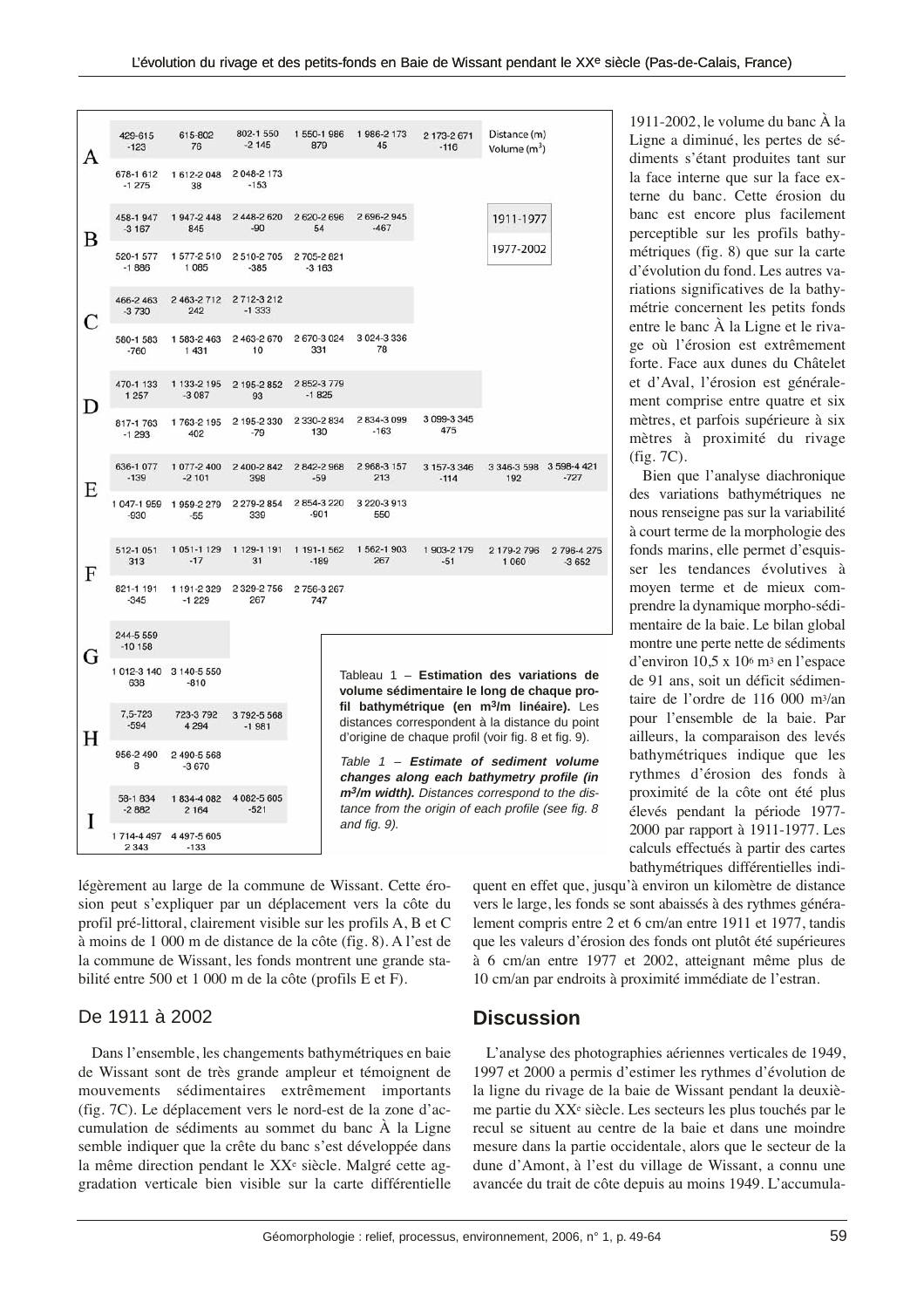Fig. 9 – **Evolution des profils bathymétriques longitudinaux de 1911 à 2002** (voir la fig. 4 pour la localisation des profils G à I).

Fig. 9 – **Evolution of shore-parallel bathymetry profiles from 1911 to 2002** (see fig. 4 for location of profiles G to I).

tion de sédiments responsable de cette avancée de la ligne de rivage est en partie due à des transferts le long de la côte de sédiments provenant des zones occidentales en érosion. Des mesures hydrodynamiques récentes réalisées sur l'estran de la Baie de Wissant (Sedrati et Anthony, 2005) ont clairement montré que la dynamique sédimentaire est fortement conditionnée par des courants longitudinaux d'origine tidale dont les vitesses peuvent dépasser 150 cm/s lorsque les vents renforcent les courants de marée. Les vents dominants de secteur ouest favorisent considérablement un transport longitudinal déjà dirigé vers l'est en conditions modales, contribuant à l'accumulation de sédiments dans le secteur de la dune d'Amont.

L'évolution de la bathymétrie dans la baie de Wissant suggère cependant que l'évolution du trait de côte ne dépend pas uniquement des processus hydro-sédimentaires agissant dans la zone intertidale, mais qu'elle est également fortement liée à la dynamique morpho-sédimentaire de l'avant-côte. Depuis 1911, le bilan sédimentaire de la baie de Wissant est fortement négatif, les pertes étant particulièrement localisées dans une dépression longitudinale située entre le banc À la Ligne et le rivage. Ce constat confirme les résultats des travaux antérieurs sur l'évolution des petits fonds dans ce secteur (Clabaut, 1988 ; Augris *et al*., 1990). Cette perte de sédiments dans la zone pré-littorale a fortement affecté le bilan sédimentaire de la zone intertidale et la dynamique du trait de côte. Il existe effectivement une nette correspondance entre les

zones de forte érosion dans la zone pré-littorale proche et celles d'important recul du trait de côte, comme la dune du Châtelet et la dune d'Aval. Le long du village de Wissant, si le trait de côte est stabilisé artificiellement par une digue, le niveau de l'estran n'a fait que s'abaisser depuis plusieurs années (Messence et Cohen, 2002). Désormais, la plage est entièrement submergée à marée haute et les vagues peuvent déferler directement sur cet ouvrage, menaçant sa stabilité. Là encore, les fonds un peu plus au large ont subi une nette érosion pendant les dernières décennies (fig. 7). Dans les secteurs où le trait de côte est stable ou a connu une avancée, comme à l'est de Wissant (dune d'Amont), les petits fonds proches de l'estran sont au contraire caractérisés par une stabilité, voire une accumulation de sédiments. Les phénomènes d'érosion ou d'accumulation touchent donc l'ensemble du profil côtier depuis la dune jusqu'à des pro-



fondeurs de plusieurs mètres sous le niveau des plus basses  $mers \approx 0$  hydrographique). Un abaissement des fonds marins à proximité de la côte aura tendance à provoquer un abaissement du niveau de l'estran, ce qui s'est effectivement produit dans la partie centrale et ouest de la baie (fig. 8, profils A, B, C). Une telle diminution de hauteur de l'estran n'a pu que favoriser l'érosion du haut de plage et des dunes littorales en induisant une augmentation de la fréquence des niveaux d'eau sur le haut de plage. Le rôle majeur du niveau de l'estran sur la fréquence de submersion du haut de plage et sur l'érosion du front dunaire a justement été particulièrement mis en évidence en baie de Wissant (Ruz et Meur-Férec, 2004).

Les résultats concernant l'évolution du trait de côte montrent également que l'érosion littorale s'est généralisée à l'ensemble des massifs dunaires de la partie centrale et occi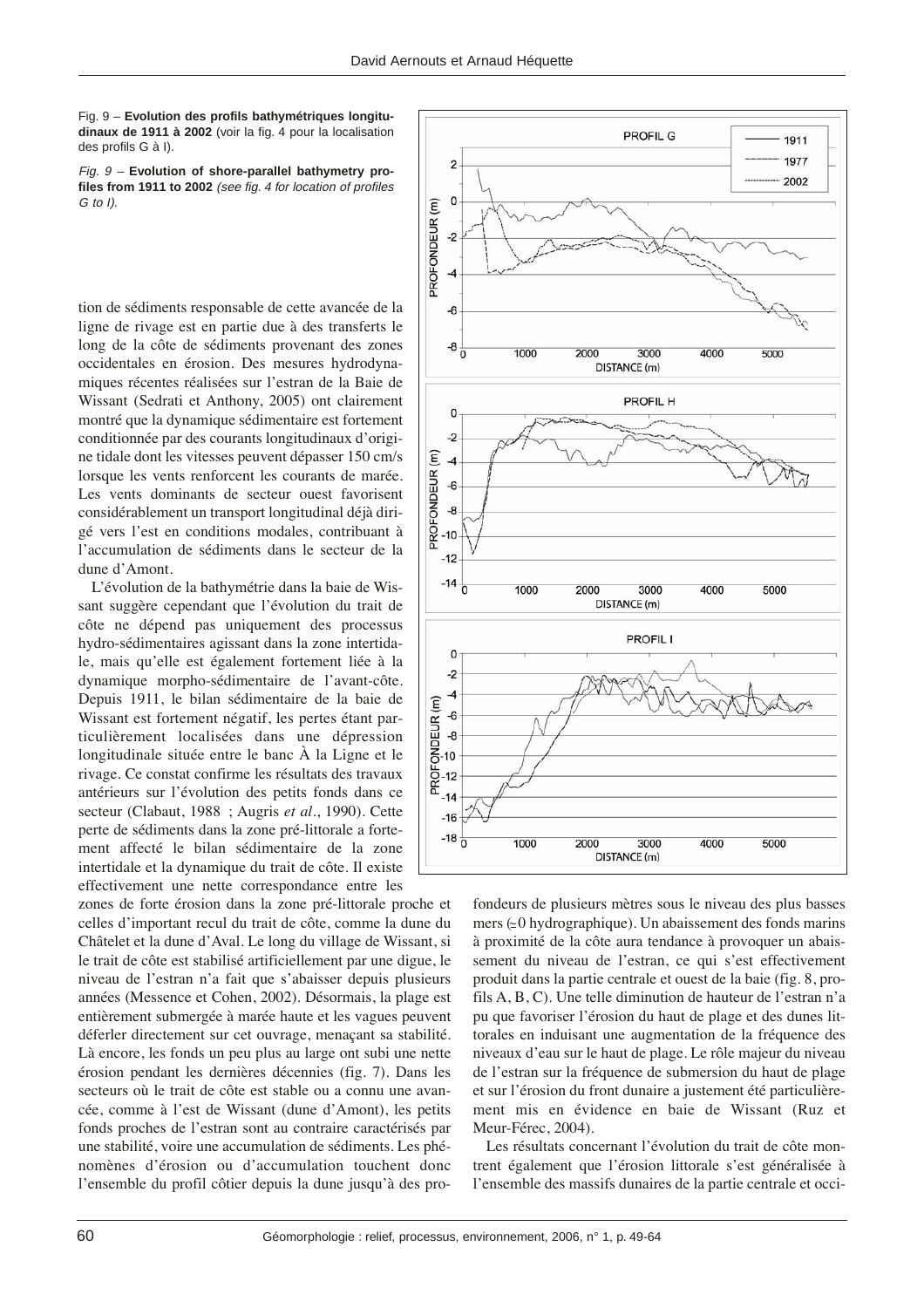dentale de la baie de Wissant pendant la période 1977-2000. Même s'il n'existe que trois levés bathymétriques durant le XXe siècle, l'analyse des variations bathymétriques indique également que l'érosion des fonds marins proches de la côte semble s'être accélérée entre 1977 et 2002. Plusieurs hypothèses peuvent être invoquées pour tenter d'expliquer l'aggravation de l'érosion du rivage et des petits fonds pendant le dernier quart du XXe siècle. À partir d'une étude statistique des tempêtes entre 1961 et 1995 prenant en compte les vents de vitesse moyenne supérieure à 16 m/s à Dunkerque, à environ cinquante kilomètres à l'est de Wissant, P. Clabaut *et al*. (2000) ont montré que les années 1970, et dans une moindre mesure les années 1980 et 1990, avaient connu une plus grande fréquence de tempêtes que les années 1960. B. Vasseur et A. Héquette (2000) ont analysé les données marégraphiques du port de Dunkerque et les vents d'afflux ayant pu engendrer des surcotes à Dunkerque entre 1957 et 1988. D'après cette étude, les années 1970 et surtout la période 1977-1988 ont été caractérisées par une plus grande fréquence de hauts niveaux d'eaux associés à des tempêtes plus intenses comparativement à la fin des années 1950 et aux années 1960. Des résultats similaires ont été observés sur les côtes de la Manche (Costa, 1997).

Le démaigrissement du banc À la Ligne qui, à l'instar d'autres bancs pré-littoraux de la région, a pu représenter une source sédimentaire pour la plage et les dunes (Aernouts et Héquette, 2003) a également pu contribuer à la diminution du prisme sédimentaire intertidal et supratidal. Des extractions de sables qui eurent lieu sur et aux abords du banc À la Ligne pendant les années 1960 et 1970 (Ferrière *et al*., 1993) n'ont pu qu'accentuer ce phénomène. D'après C. Augris *et al.* (1990), les volumes prélevés en seulement trois ans à la fin des années 1970 auraient été d'environ 130 000 m3. Il est également vraisemblable qu'en raison de la diminution de la taille du banc, sa capacité à dissiper l'énergie des vagues et à protéger la côte de leur attaque se soit réduite au cours du XXe siècle. Les résultats d'une étude de modélisation de la propagation de la houle sur les fonds de 1911, 1977 et 2002 de la baie de Wissant (CETMEF, 2004) vont dans ce sens. La modélisation numérique de la propagation de houles d'ouest à nord sur ces différentes bathymétries tend à démontrer que le démaigrissement du banc pendant le XXe siècle aurait permis aux houles d'attaquer plus facilement le centre de la baie, secteur qui serait devenu le plus exposé aux houles de forte hauteur et soumis à un déferlement tardif. Enfin, l'extension de la jetée du port de Boulogne-sur-Mer au début des années 1970 a peut-être aussi joué un rôle dans l'accélération de l'érosion à Wissant (Clabaut, 1988), car cet ouvrage, situé en amont du transit sédimentaire régional provoque le dépôt d'une partie des sédiments transitant vers le nord (Augris *et al.*, 1990), au détriment de la baie de Wissant.

## **Conclusion**

Les résultats de cette étude montrent que la baie de Wissant a connu une érosion extrême pendant la deuxième partie du XXe siècle, particulièrement dans la partie centrale de la baie où le recul du front dunaire a dépassé 250 m depuis 1949. L'analyse de l'évolution de la ligne de rivage montre également que l'érosion littorale s'est presque entièrement généralisée à l'ensemble de la baie pendant la période 1977-2000, sauf dans la partie est qui a connu une avancée du trait de côte. Bien que la variabilité temporelle des rythmes d'érosion littorale puisse être en partie expliquée par des variations dans les conditions météo-marines pendant les dernières décennies, nos résultats démontrent que les phénomènes d'érosion et d'accumulation littorale dans la baie de Wissant dépendent aussi fortement de la dynamique morpho-sédimentaire dans les petits fonds. Les secteurs de la baie caractérisés par des phénomènes de recul du trait de côte sont en effet ceux qui correspondent aussi à une érosion dans les petits fonds. Au contraire, à l'est du village de Wissant, le littoral a connu une avancée et est prolongé vers le large par des fonds stables ou en accumulation. La comparaison des levés bathymétriques de 1911, 1977 et 2002 indique que la zone pré-littorale a perdu en moyenne plus de 100 000 m3 de sédiments par an durant le XXe siècle. Cette érosion des fonds a induit l'abaissement du profil de la plage, favorisant ainsi le recul de la ligne de rivage. Il est également très vraisemblable que les variations morphologiques du banc À la Ligne, situé à proximité de la côte, et notamment son démaigrissement, aient modifié les conditions hydrodynamiques à la côte, altérant ainsi la dynamique sédimentaire littorale.

La compréhension des processus agissant sur les plages et les dunes littorales des côtes macrotidales reste essentielle pour saisir le fonctionnement morphodynamique de ces milieux (Anthony *et al*., 2004 ; Vanhée *et al*., 2002 ; Ruz et Meur-Férec, 2004). Toutefois, l'étroite relation qui semble exister entre l'évolution des petits fonds et les variations de la position du trait de côte suggère qu'il est primordial de prendre en compte la dynamique morphologique et sédimentaire de l'avant-côte pour mieux comprendre la variabilité des mouvements de la ligne de rivage. La zone infratidale apparaît en effet comme une interface majeure entre le littoral et le milieu marin, l'évolution morphologique des petits fonds ayant des répercussions directes sur la dynamique sédimentaire littorale et l'évolution du trait de côte. Pourtant, l'intégration de l'avant-côte dans la gestion de la zone côtière est loin d'être systématique, peut-être en raison des coûts logistiques et humains supplémentaires qu'entraîne sa prise en considération. La prise en compte de cet espace est cependant indispensable si l'on veut aboutir à une gestion intégrée de la zone côtière.

#### **Remerciements**

*Cette étude a bénéficié du soutien financier de la Région Nord-Pas-de-Calais par le biais d'une allocation de recherche à D. Aernouts. Ce travail a également reçu le soutien financier du programme franco-britannique INTERREG III « Plages à Risques » en partie financé par des fonds FEDER. La rectification des photographies aériennes utilisées dans cette étude a été effectuée grâce à un orthophotoplan fourni gracieusement par l'Espace Naturel Régional de la Région Nord-Pas-de-Calais. L'étude des*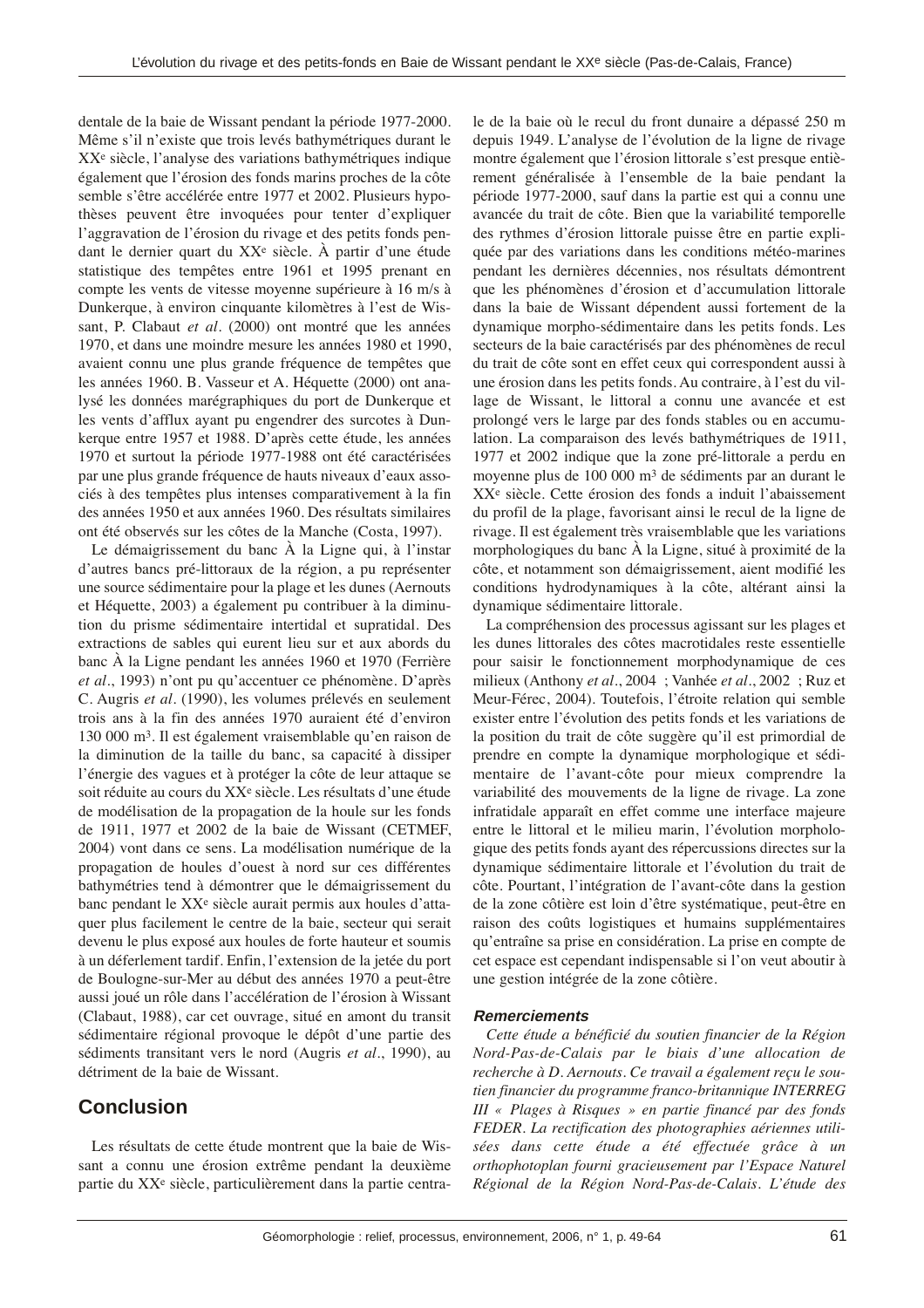*variations bathymétriques a été réalisée à partir des données du Service Maritime des Ports de Boulogne-sur-Mer et de Calais pour l'année 2002 et des minutes de bathymétrie du Service Hydrographique et Océanographique de la Marine pour les années 1911 et 1977 (© SHOM 2001 contrat n° E70/2001). Les auteurs remercient également S. Costa, H. Regnauld et J.-C. Thouret pour leur lecture critique du manuscrit et leurs suggestions.* 

#### **Références**

- **Aernouts D. et Héquette A. (2003)** Les effets des changements bathymétriques à l'avant-côte dans l'évolution du rivage. Exemples le long des côtes du Nord-Pas-de-Calais. XXXe Colloque de l'union des océanographes de France*. Hydrodynamique et transport sédimentaire en zone côtière, impacts sur les écosystèmes associés*. 8-10 Septembre 2003, Marseille.
- **Aernouts D. et Héquette A. (2004)** Minutes de bathymétrie et évolution des fonds marins : les abords du port de Calais. *M@ppemonde* 73 (http://mappemonde.mgm.fr/).
- **Anthony E.J. (2002)** Long-term marine bedload segregation and sandy versus gravely Holocene shorelines in the eastern English Channel. *Marine Geology* 187, 221-234.
- **Anthony E.J., Levoy O. et Monfort O. (2004)** Morphodynamics of intertidal bars on a megatidal beach, Merlimont, northern France. *Marine Geology* 208, 73-100.
- **Augris C., Clabaut P. et Vicaire O. (1990)** *Le domaine marin du Nord-Pas-de-Calais – Nature, morphologie et mobilité des fonds*. Edition IFREMER – Région Nord-Pas-de-Calais, 93 p.
- **Battiau-Queney Y., Fauchois J., Deboudt P. et Lanoy-Ratel P. (2000)** – Beach-dune systems in a macrotidal environment along the northern French coast. *Journal of Coastal Research*, Proceedings of the ICS 2000, New Zealand, 580-592.
- **CETMEF (2004)** *Étude de propagation de la houle Impact de l'évolution du Banc à la Ligne*. Rapport technique du Centre d'Études Techniques Maritimes et Fluviales, Ministère de l'Equipement, des Transports, du Logement, du Tourisme et de la Mer, 35 p. et annexes.
- **Clabaut P. (1988)** *Dynamique sédimentaire dans le détroit du Pas de Calais*. Thèse de doctorat, université des Sciences et Technologies de Lille, 251 p.
- **Clabaut P. et Chamley H. (1986)** Observations sédimentologiques sur le littoral de Wissant. *Annales de la Société Géologique du Nord,* t. CY, 169-178.
- **Clabaut P., Chamley H. et Marteel H. (2000)** Évolution récente des dunes littorales à l'est de Dunkerque (Nord de la France). *Géomorphologie : relief, processus, environnement*, 2, 125-136.
- **Clique P.-M. et Lepetit J.-M. (1986)** *Catalogue sédimentologique des côtes de France. Côtes de la Manche et de la mer du Nord*. Direction d'Etudes et Recherches d'EDF, Laboratoire National d'Hydraulique-Laboratoire Central d'Hydraulique de France, Paris, 133 p.
- **Costa S. (1997)** *Dynamique littorale et risques naturels : l'impact des aménagements, des variations récentes du niveau marin et des modifications climatiques entre la baie de Seine et la baie de Somme*. Thèse, université Panthéon-Sorbonne (Paris I), 376 p.
- **Dewez S., Clabaut P., Vicaire O., Berck C., Chamley H. et Augris C. (1989)** – Transits sédimentaires résultants aux confins Manche-mer du Nord. *Bulletin de la Société géologique de France*, 8, 1043-1053.
- **Durand P. (1998)** Cinématique d'un littoral sableux à partir de photographies aériennes et de cartes topographiques. Exemple du littoral d'Argelès-Plage à Saint-Cyprien (Roussillon, France). *Géomorphologie : relief, processus, environnement*, 2, 155-166.
- **Dyer K.R. et Huntley D.A. (1999)** The origin, classification and modelling of sand banks and ridges. *Continental Shelf Research* 19, 1285-1330.
- **Fauchois J. (1998)** *L'intérêt de la cartographie à grande échelle dans l'étude géomorphologique des littoraux dunaires du Nord-Pas-de-Calais.* Thèse, université des Sciences et Technologies de Lille, 266 p.
- **Ferrière J., Trentesaux A. et Chamley H. (1993)** Le domaine marin du Nord-Pas-de-Calais : nature des fonds et dynamique sédimentaire. *Annales de la Société géologique du Nord*, 2, 23-30.
- **Leatherman S.P. (1983)** Shoreline mapping: A comparison of techniques. *Shore and Beaches* 51, 28-33.
- **Messence S. et Cohen O. (2002)** La gestion de l'érosion côtière en baie de Wissant : de la négligence à l'urgence. Actes du colloque « Espaces littoraux en mutation », Commission de Géographie de la Mer et des Littoraux, Dunkerque, 1er juin 2000, 73-80.
- **Mortier R. et Boels M. (1982)** Histoire de la plaine maritime de Wissant (Pas-de-Calais) depuis le début de l'Holocène. *Annales de la Société géologique du Nord*, 101, 17-22.
- **Munot A.V. et Gilot E. (1977)** Recherches palynologiques et datations 14C dans les régions côtières du Nord de la France. 1 : Phases transgressives et stabilisations dunaires flandriennes dans l'estuaire de la Canche (Pas-de-Calais). *Bulletin de l'Association Française pour l'Etude du Quaternaire*, 3, 17-25.
- **Paxion K. et Cohen O. (2002)** La baie de Wissant : cent ans d'évolution du rivage. *Mappemonde*, 67, 24-27.
- **Pinte P. (1987)** Essai de cartographie des risques naturels du littoral de Wissant à Wimereux (Bas Boulonnais). *Hommes et Terres du Nord*, 3, 160-178.
- **Ruz M.H. et Meur-Férec C. (2004)** Influence of high water levels on aeolian sand transport: upper-beach/dune evolution on a macrotidal coast, Wissant Bay, Northern France. *Geomorphology* 60, 73-87.
- **Sabatier F. et Raivard L. (2002)** Évolution bathymétrique de la pointe de l'Espiguette (delta du Rhône, mer Méditerranée) : résultats préliminaires. Acte du colloque *« Espaces littoraux en mutation »*, Commission de Géographie de la Mer et des Littoraux, Dunkerque, 1er juin 2000, 7-12.
- **Sedrati M. et Anthony E.J. (2005)** The role of longshore currents in intertidal bar mobility on a macrotidal beach under high-energy conditions, Dune d'Amont, Wissant Bay, Northern France. *5th International Conference on Coastal Dynamics*, Barcelone, Espagne, 4-8 avril 2005, Abstracts, 44-45.
- **SHOM (2004)** *Annuaire des marées, tome 1 Ports de France*. Imprimerie de l'Etablissement Principal du Service Hydrographique et Océanographique de la Marine, Brest.